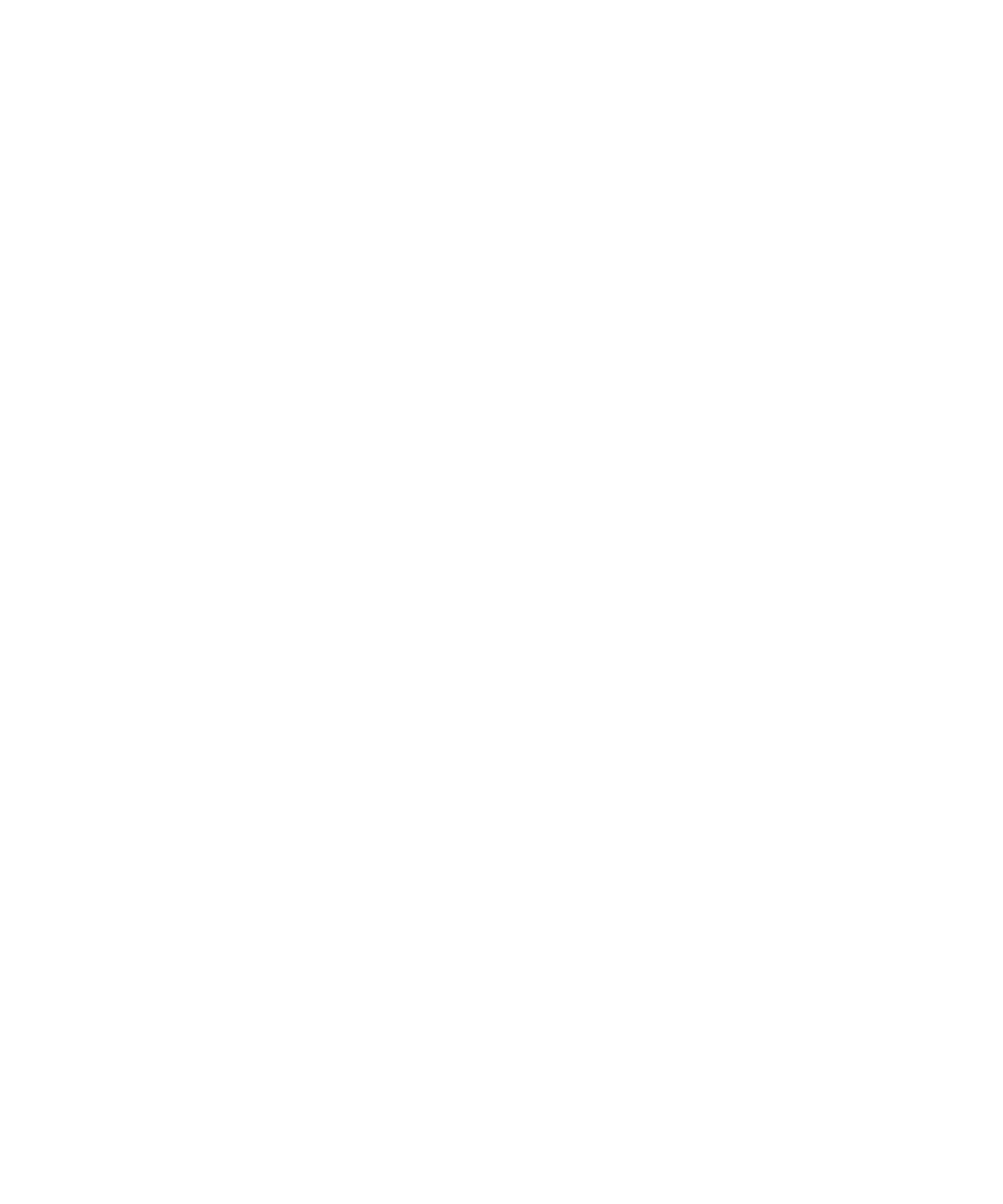# *IBM Rational DOORS Getting Started with Rational DOORS Release 9.2*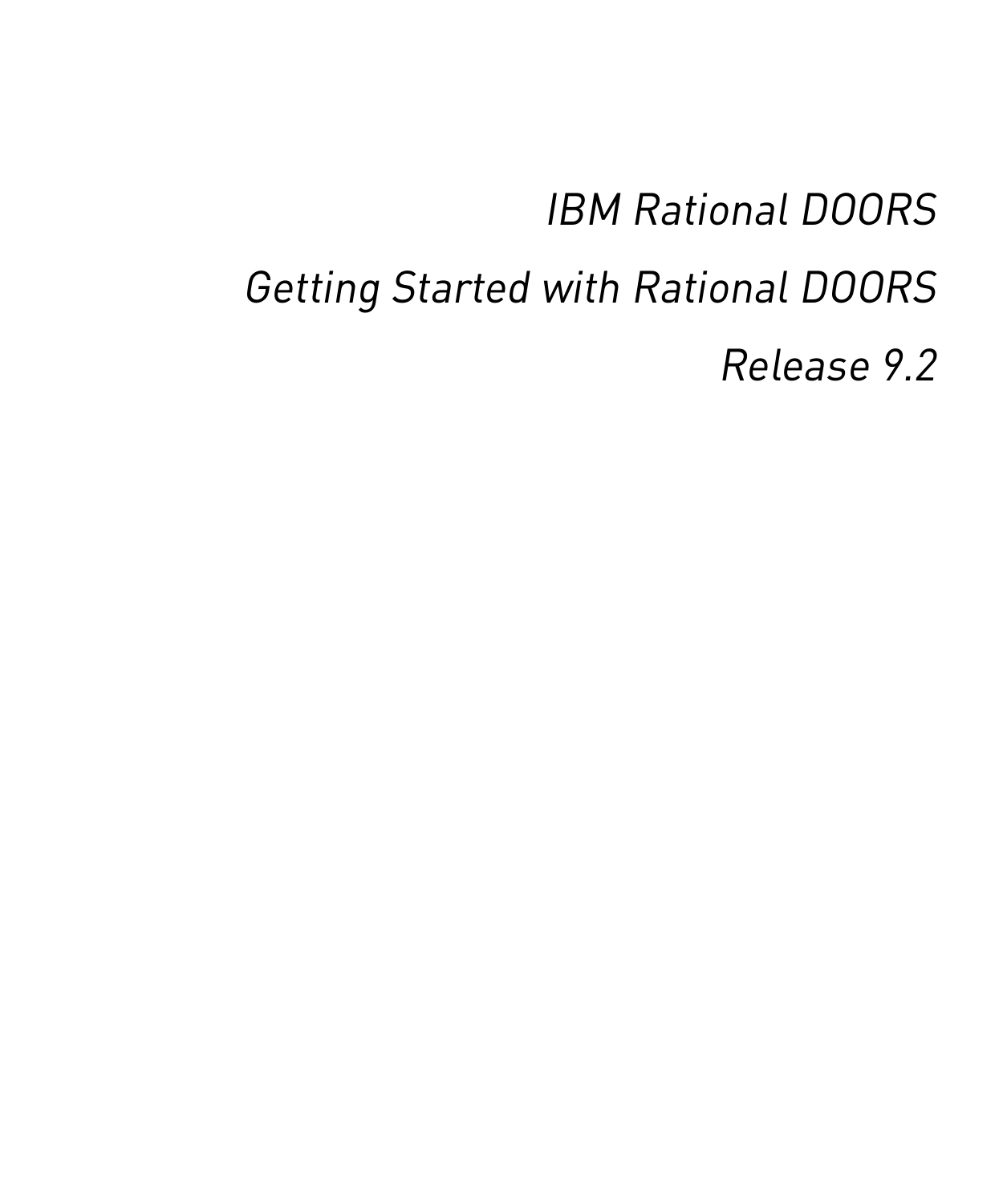Before using this information, be sure to read the general information under the ["Notices" chapter on page 27.](#page-32-0)

This edition applies to **IBM Rational DOORS**, **VERSION 9.2**, and to all subsequent releases and modifications until otherwise indicated in new editions.

#### © **Copyright IBM Corporation 1993, 2010**

US Government Users Restricted Rights—Use, duplication or disclosure restricted by GSA ADP Schedule Contract with IBM Corp.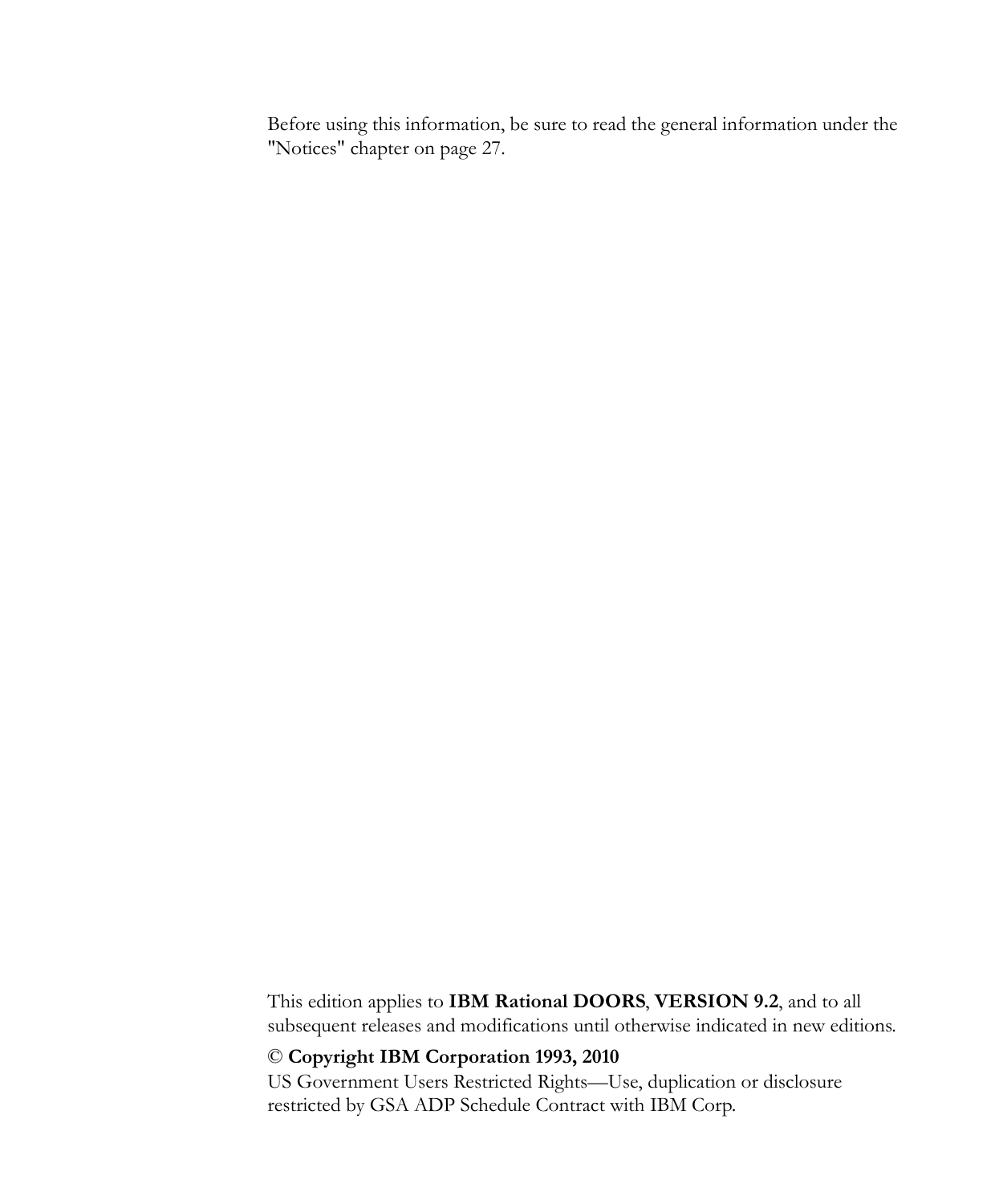# Table of contents

| <b>Chapter 1: About this manual</b>          |
|----------------------------------------------|
|                                              |
|                                              |
| <b>Chapter 2: Introducing Rational DOORS</b> |
|                                              |
|                                              |
|                                              |
|                                              |
|                                              |
|                                              |
|                                              |
|                                              |
|                                              |
|                                              |
|                                              |
|                                              |
|                                              |
|                                              |
|                                              |

# **Chapter 3: Quick tour**

| I |                               |
|---|-------------------------------|
|   | ۰.<br>۰,<br>×<br>o esta<br>۰. |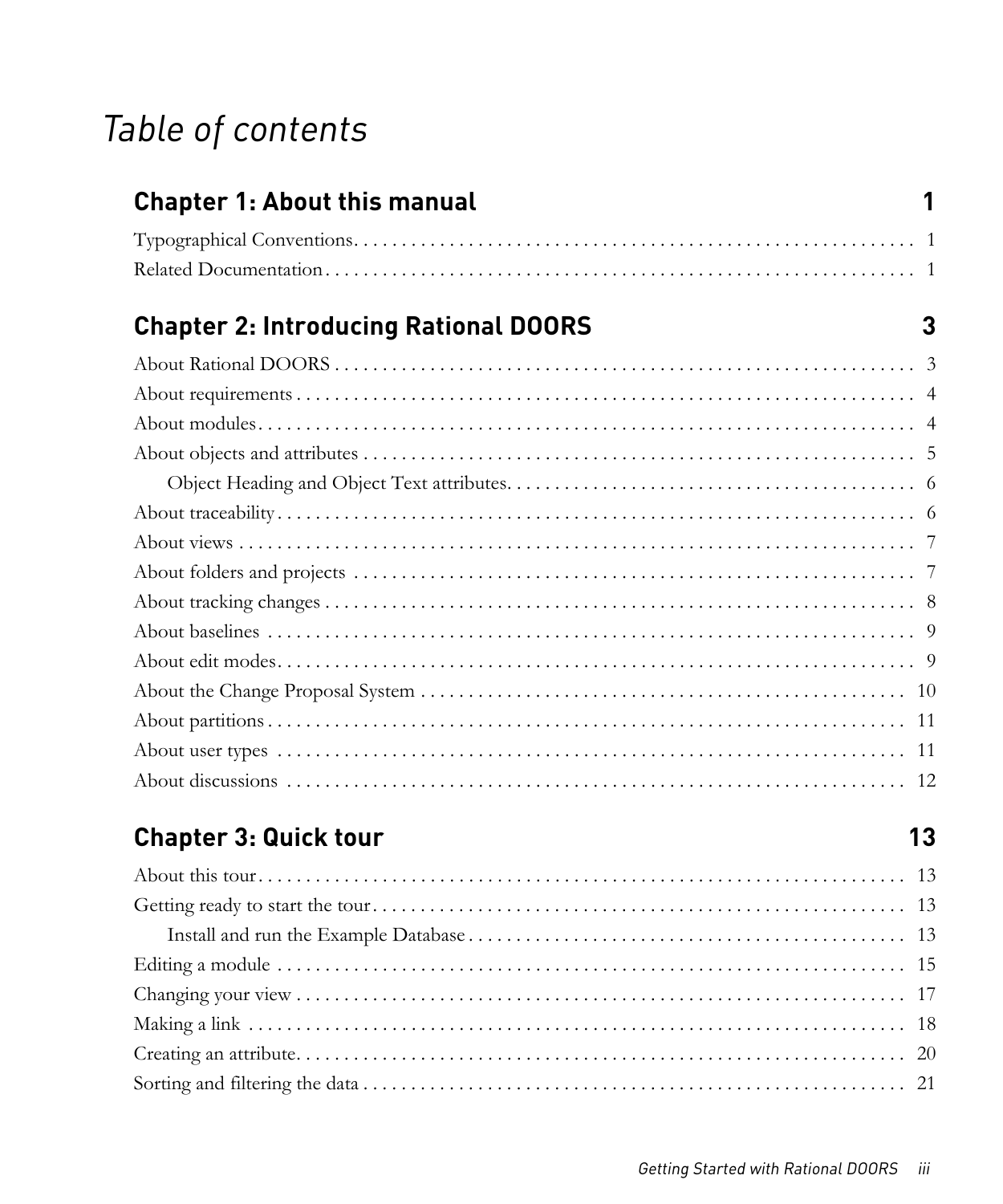| <b>Chapter 4: Contacting support</b> | 23 |
|--------------------------------------|----|
|                                      |    |
|                                      |    |
|                                      |    |
|                                      |    |
| <b>Chapter 5: Notices</b>            |    |
|                                      |    |
| <b>Index</b>                         |    |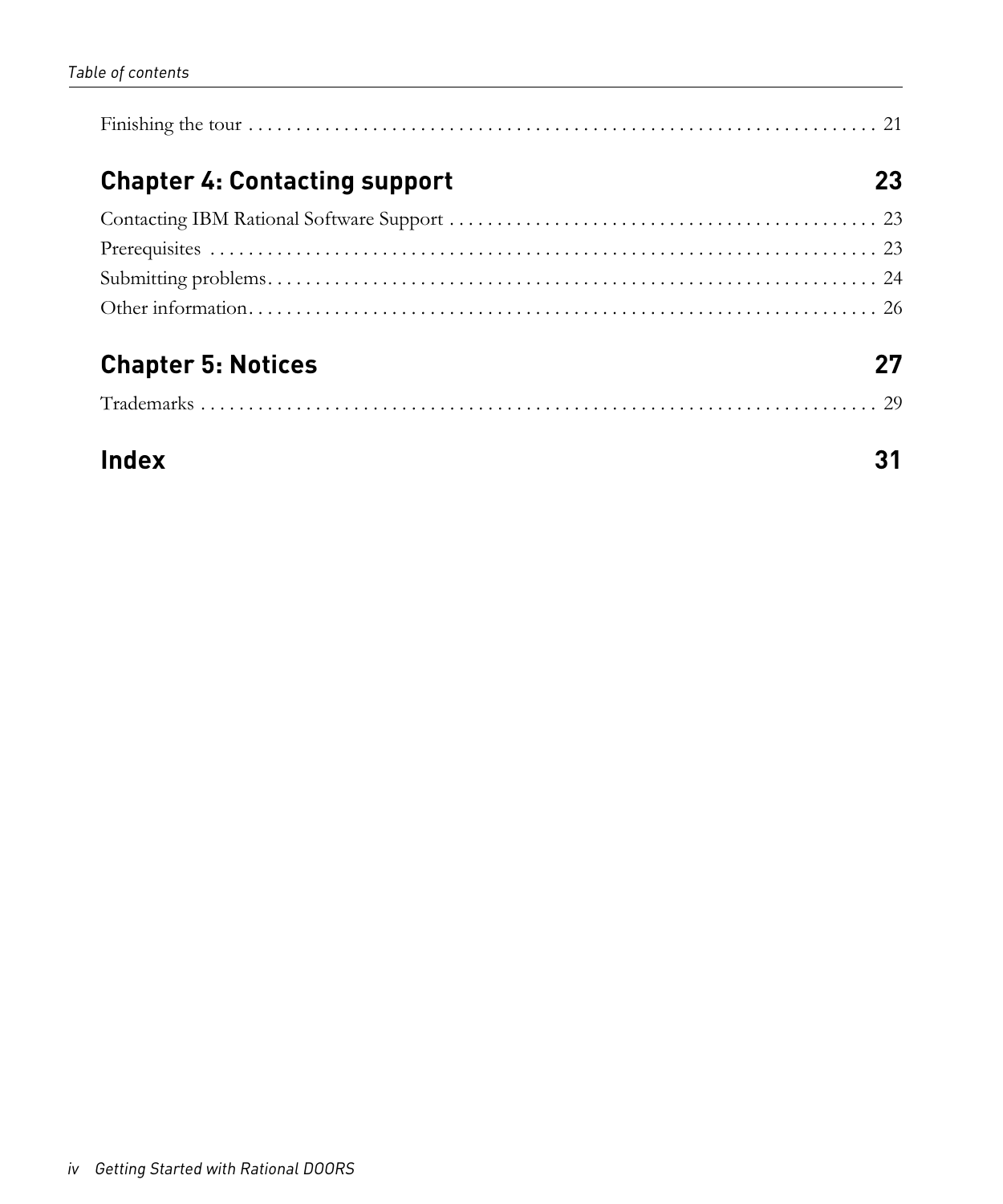# *1 About this manual*

<span id="page-6-0"></span>Welcome to  $\text{IBM}^{\circledR}$  Rational $^{\circledR}$  DOORS $^{\circledR}$  9.2, the world's leading requirements management application.

This manual introduces you to IBM Rational DOORS (Rational DOORS) concepts to help you get started with Rational DOORS.

# <span id="page-6-1"></span>**Typographical Conventions**

| <b>Typeface or</b><br>Symbol | <b>Meaning</b>                                                                                            |
|------------------------------|-----------------------------------------------------------------------------------------------------------|
| <b>Bold</b>                  | Important items, and items that you can select, including<br>buttons and menus: "Click Yes to continue".  |
| <i><u>Italics</u></i>        | Book titles.                                                                                              |
| Courier                      | Commands, files, and directories; computer output: "Edit your<br>.properties file".                       |
|                              | A menu choice: "Select File > Open". This means select the<br>File menu, and then select the Open option. |

The following typographical conventions are used in this manual:

# <span id="page-6-2"></span>**Related Documentation**

The following table describes where to find information in the Rational DOORS documentation set:

| For information on                                    | See                               |
|-------------------------------------------------------|-----------------------------------|
| What's new in version 9.2 of Rational<br><b>DOORS</b> | The Rational DOORS readme file    |
| How to install Rational DOORS                         | Rational DOORS Installation Guide |
| How to set up licenses to use Rational<br><b>DORS</b> | Rational License TL Guide         |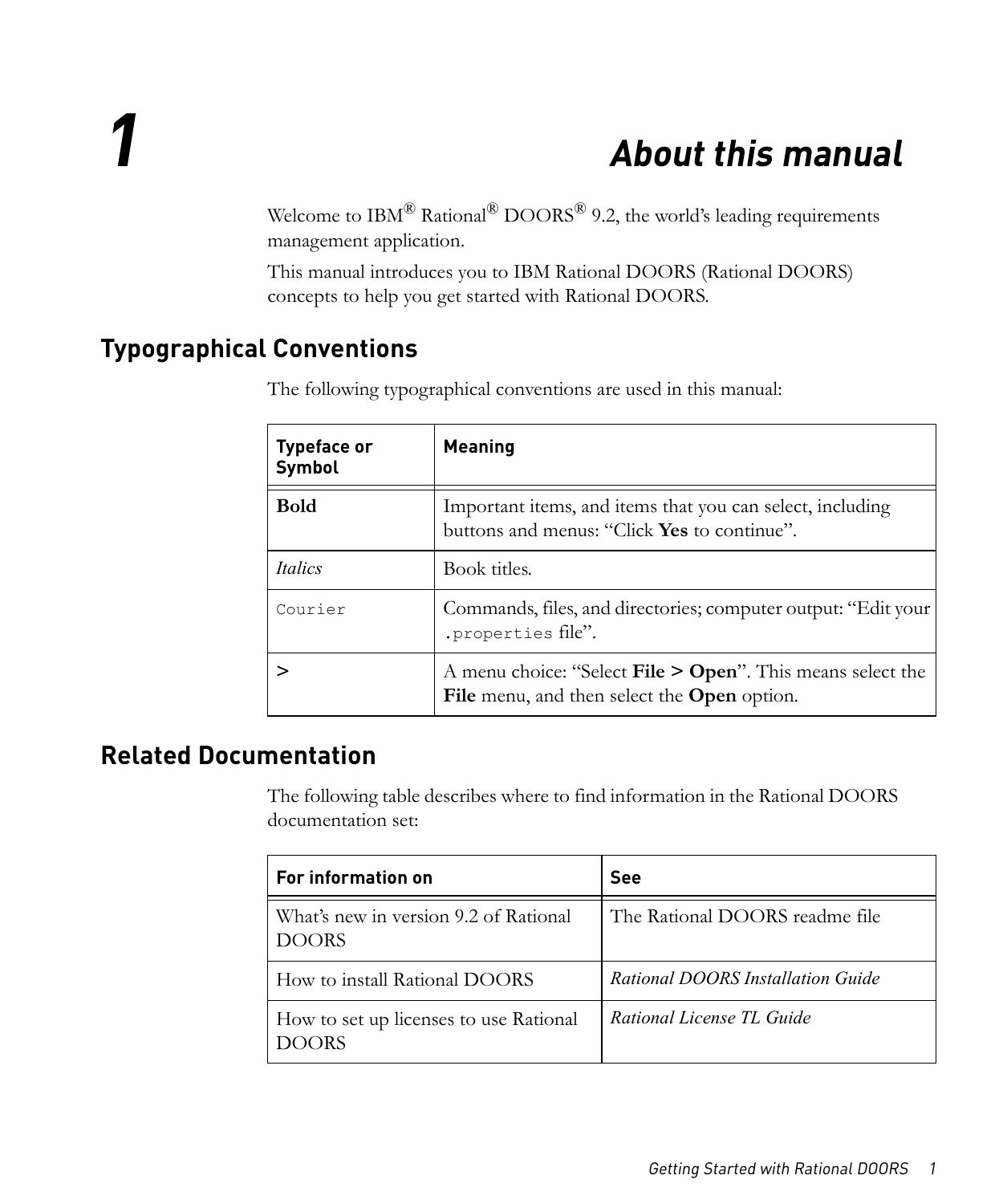| For information on                                         | See                                                                |
|------------------------------------------------------------|--------------------------------------------------------------------|
| How to use Rational DOORS                                  | Getting Started with Rational DOORS<br><b>Using Rational DOORS</b> |
| How to write requirements                                  | Get It Right the First Time                                        |
| How to set up and manage Rational<br><b>DOORS</b>          | Managing Rational DOORS                                            |
| The DXL programming language                               | <b>DXL Reference Manual</b>                                        |
| How to integrate Rational DOORS with<br>other applications | Rational DOORS API manual                                          |

These documents are on the Rational Information Center at http://publib.boulder.ibm.com/infocenter/rsdp/v1r0m0/index.jsp.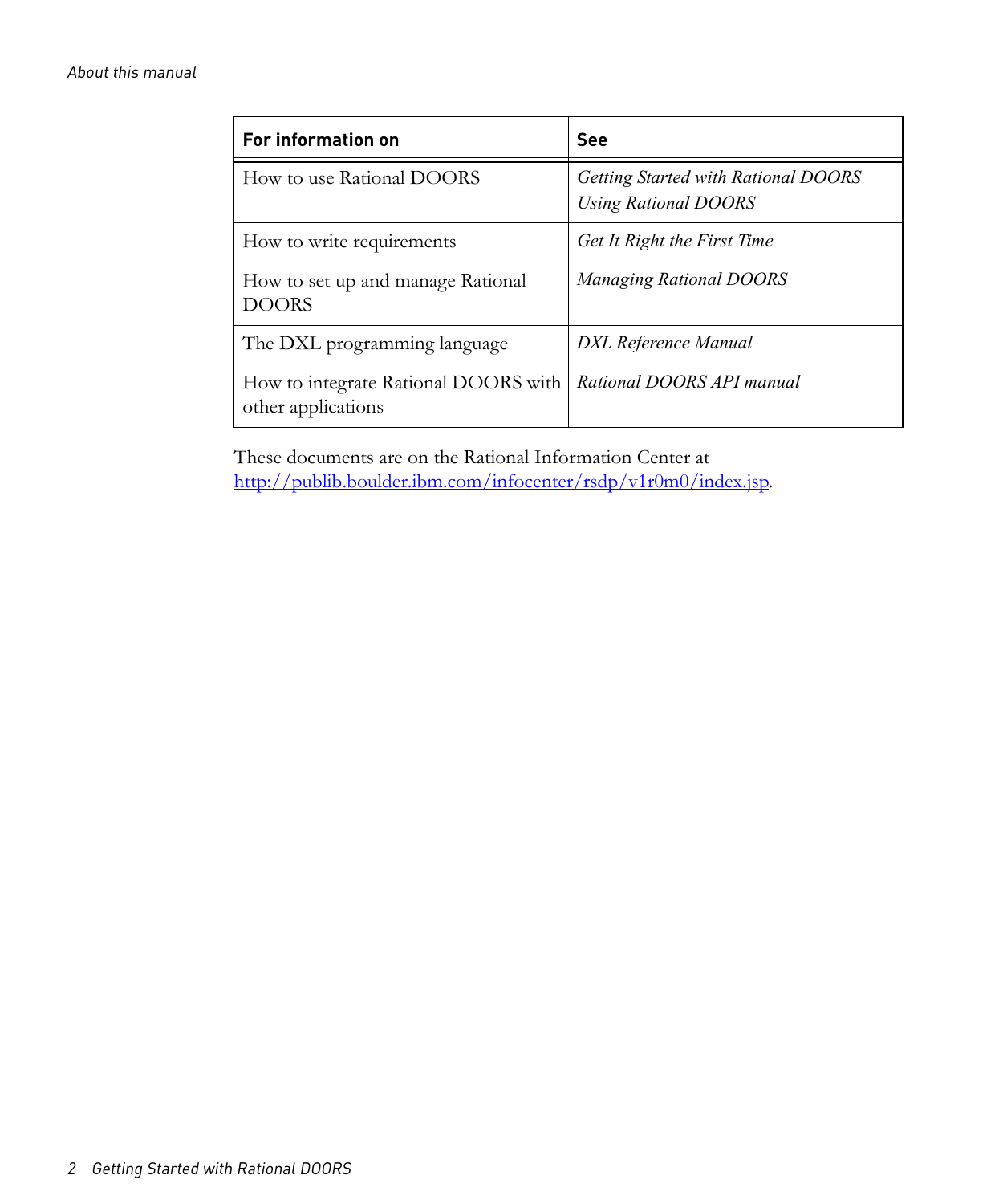# <span id="page-8-0"></span>*2 Introducing Rational DOORS*

This chapter describes the concepts you need to understand before you use Rational DOORS:

- [About Rational DOORS](#page-8-1)
- [About requirements](#page-9-0)
- [About modules](#page-9-1)
- [About objects and attributes](#page-10-0)
- [About traceability](#page-11-1)
- [About views](#page-12-0)
- [About folders and projects](#page-12-1)
- [About tracking changes](#page-13-0)
- [About baselines](#page-14-0)
- [About edit modes](#page-14-1)
- [About the Change Proposal System](#page-15-0)
- [About partitions](#page-16-0)
- [About user types](#page-16-1)
- [About discussions](#page-17-0)

# <span id="page-8-1"></span>**About Rational DOORS**

Rational DOORS is a requirements management application that contains features for capturing, tracking, and managing user requirements.

Use the word processor style interface to manually enter your requirements. You can also import your requirements into Rational DOORS from the following file formats:

- Microsoft $^{\circledR}$  applications, including Word, Excel, and PowerPoint
- Plain (ASCII) text
- Rich Text Format (RTF)
- FrameMaker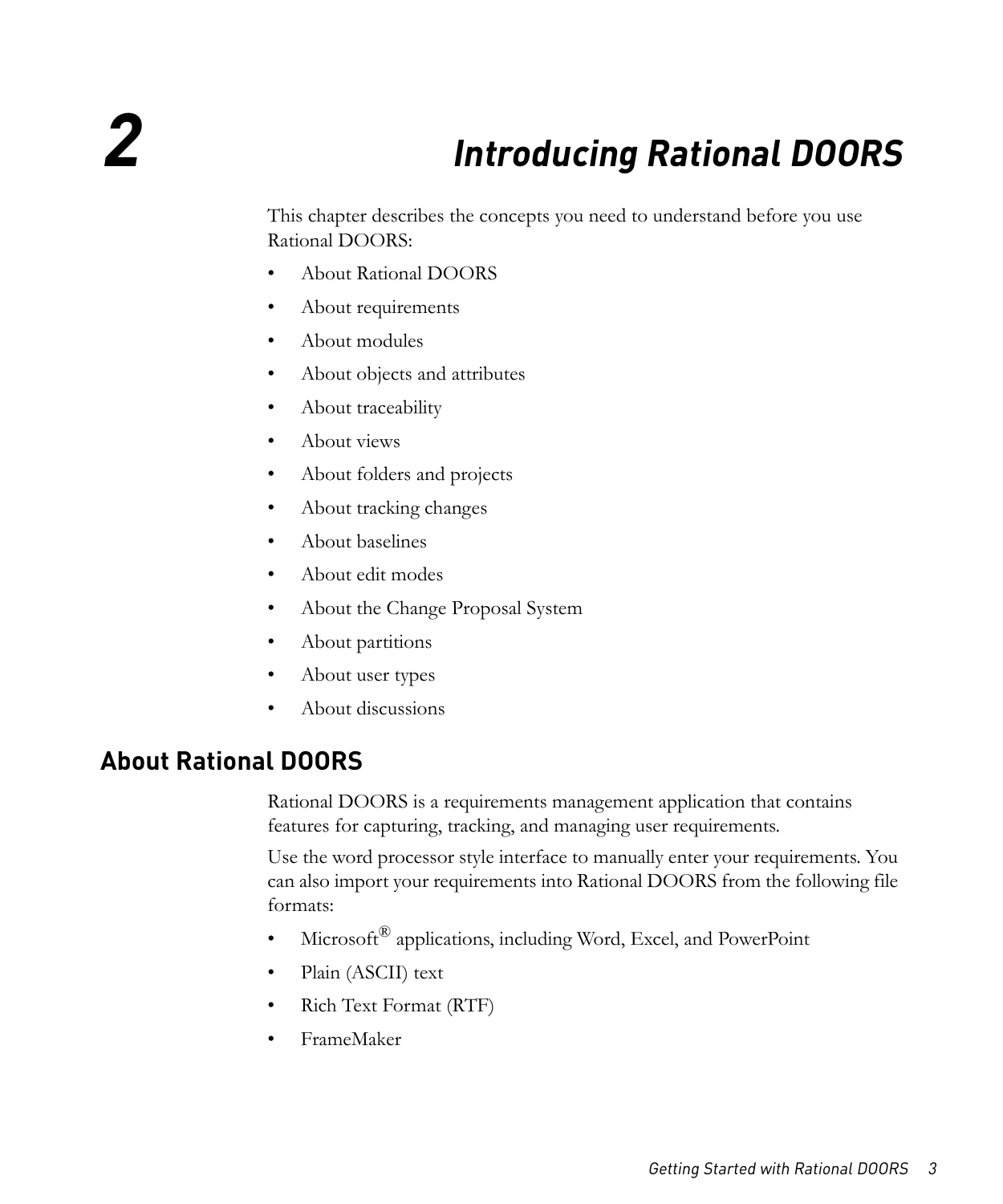After you have captured your requirements, you can track and manage them throughout the project life cycle by using various features such as views, links, and traceability analyses.

# <span id="page-9-0"></span>**About requirements**

<span id="page-9-4"></span>Requirements describe what users want from a product or service.

For example, if you are planning to buy a new car for your family, you might make a list of the things that you need from the car. Your list might include the following features:

- Must be able to carry at least five people
- Must have fuel consumption of over 35 miles per gallon
- <span id="page-9-5"></span>• Must cost no more than X

Less important features that you would like, such as a particular color, would be further down your list. At the end of the exercise, you have a list of **user requirements**, which specify the car you want to buy.

The exercise of listing requirements for buying a car is fairly straightforward. However, the designers of that car need more.

<span id="page-9-3"></span>The designers need **system requirements**, which describe the features the car must provide. From the requirements, they can prepare detailed design documents. Each part of the design must be tested; therefore, tests are specified in a separate document.

well-defined requirements ensure that your customers get what they want and show you what product you have to build or what service you have to provide. For information about writing requirements, see *Get it Right the First Time*.

# <span id="page-9-1"></span>**About modules**

<span id="page-9-2"></span>In Rational DOORS databases, information is stored in **modules**.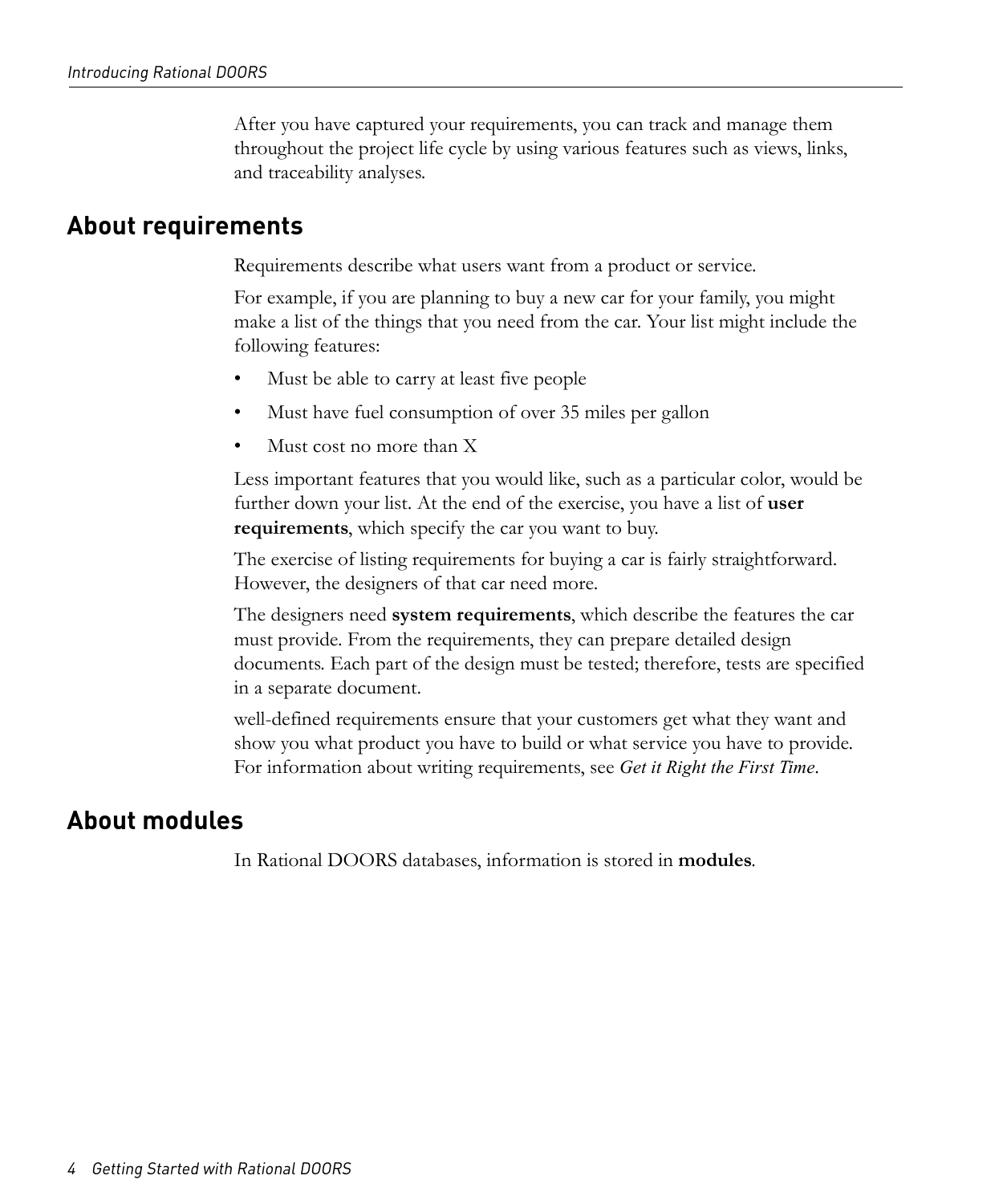

For example, a vehicle manufacturer is building a car and a truck.

The information for the car project is stored in the following modules:

- A user requirements module, which contains information about the features that users want in the car.
- A design module, which describes the engineering design of the car.
- A safety tests module, which describes the safety tests that must be carried out on the car.

# <span id="page-10-0"></span>**About objects and attributes**

<span id="page-10-1"></span>Information in each module is divided into **objects** and **attributes**.

There are default attributes, such as **Created By** and **Modified On**, and you can create your own attributes to store other information, such as priority and status.

The objects are organized with numbered headings in a hierarchical structure. You can use the Module Explorer pane on the left to quickly navigate the structure by clicking the plus (+) and minus (-) signs.

The heading numbers work in the same way as automatic heading numbers in a word processor, like Microsoft Word. They let you see the structure of the information in the module, and they automatically change if you change the structure of the information, for example, if you insert or delete objects.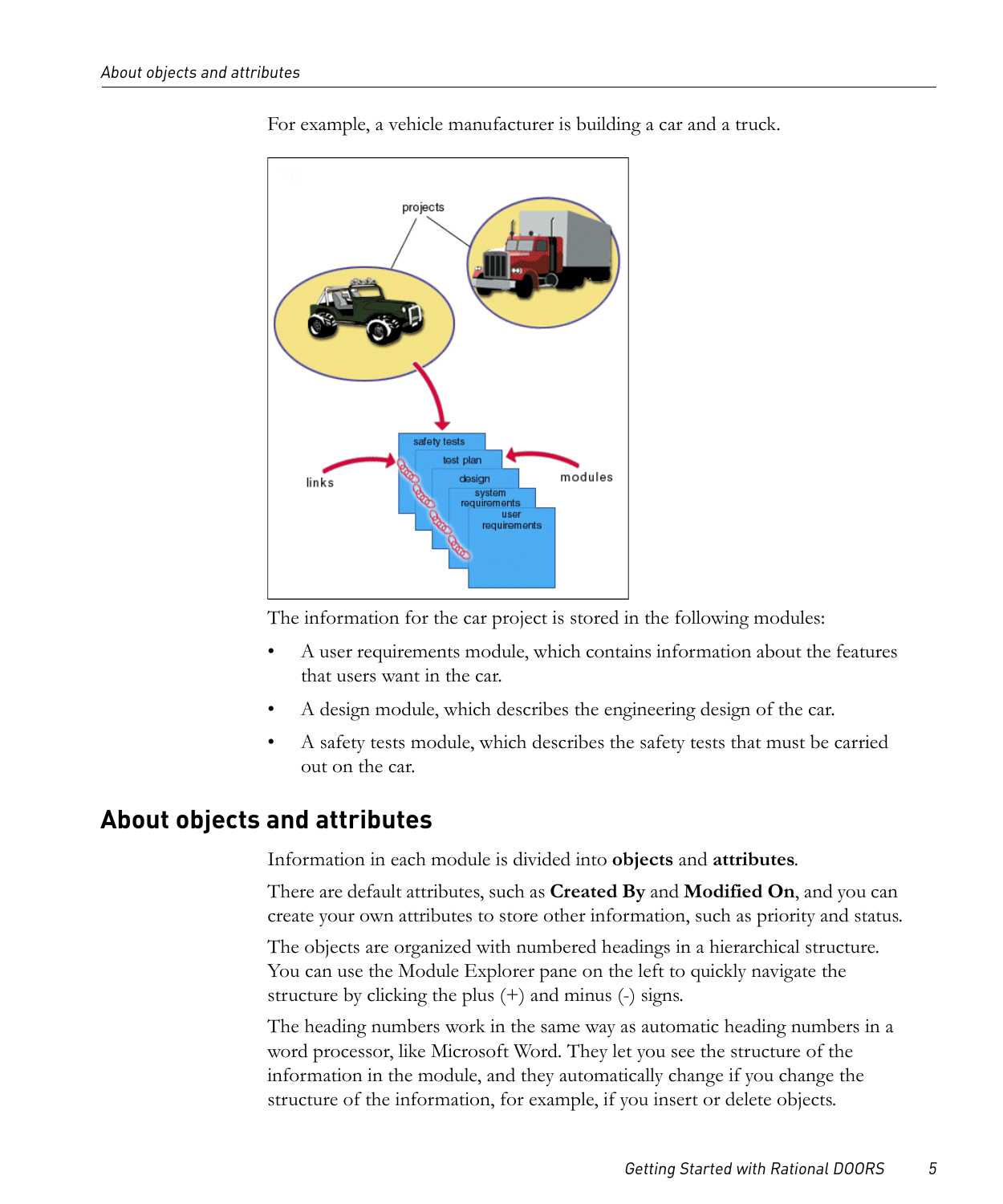#### <span id="page-11-0"></span>*Object Heading and Object Text attributes*

The **main column** is displayed in the standard view of the module. Unlike other columns, which contain only one attribute, the main column can display two attributes, **Object Heading** and **Object Text**.

<span id="page-11-3"></span><span id="page-11-2"></span>

| Attributes in the main<br>column | <b>Description</b>                                                                                                                                                                                             |
|----------------------------------|----------------------------------------------------------------------------------------------------------------------------------------------------------------------------------------------------------------|
| Object Heading                   | This attribute is shown in bold, and has a heading number<br>that is automatically generated by Rational DOORS.                                                                                                |
|                                  | For example, look at the object at the top of the previous<br>picture. Its Object Heading attribute is Fuel economy,<br>and its heading number is 4.1.4.                                                       |
| Object Text                      | This attribute is shown in normal font.<br>For example, look at the object at the bottom of the<br>previous picture. Its Object Text attribute starts with<br>Users shall be able to travel at the same level. |

The following table describes the main column attributes.

# <span id="page-11-1"></span>**About traceability**

<span id="page-11-5"></span>Rational DOORS lets you **link** together related information.

For example, you can link a user requirement to the design features that fulfill that requirement. You can also link the design features to the verification tests for the feature.

<span id="page-11-4"></span>Links give you traceability. You can check that what you are building satisfies your user requirements.

You can follow links in both directions. For example, if a test fails, you can find out which requirements are affected by tracing the links from the test back to the design features, and from the design features back to the requirements.

Links allow you to manage change. You can quickly trace the impact of a change to a single piece of data on the rest of your system.

For example, the engineering department tells you that they cannot deliver the solar-powered battery that you were expecting. You can trace the links from the battery object back to the requirements that depend on it, and forward to the other features of the car that depend on having a solar-powered battery. You can quickly see the full impact of not having a solar-powered battery. You can make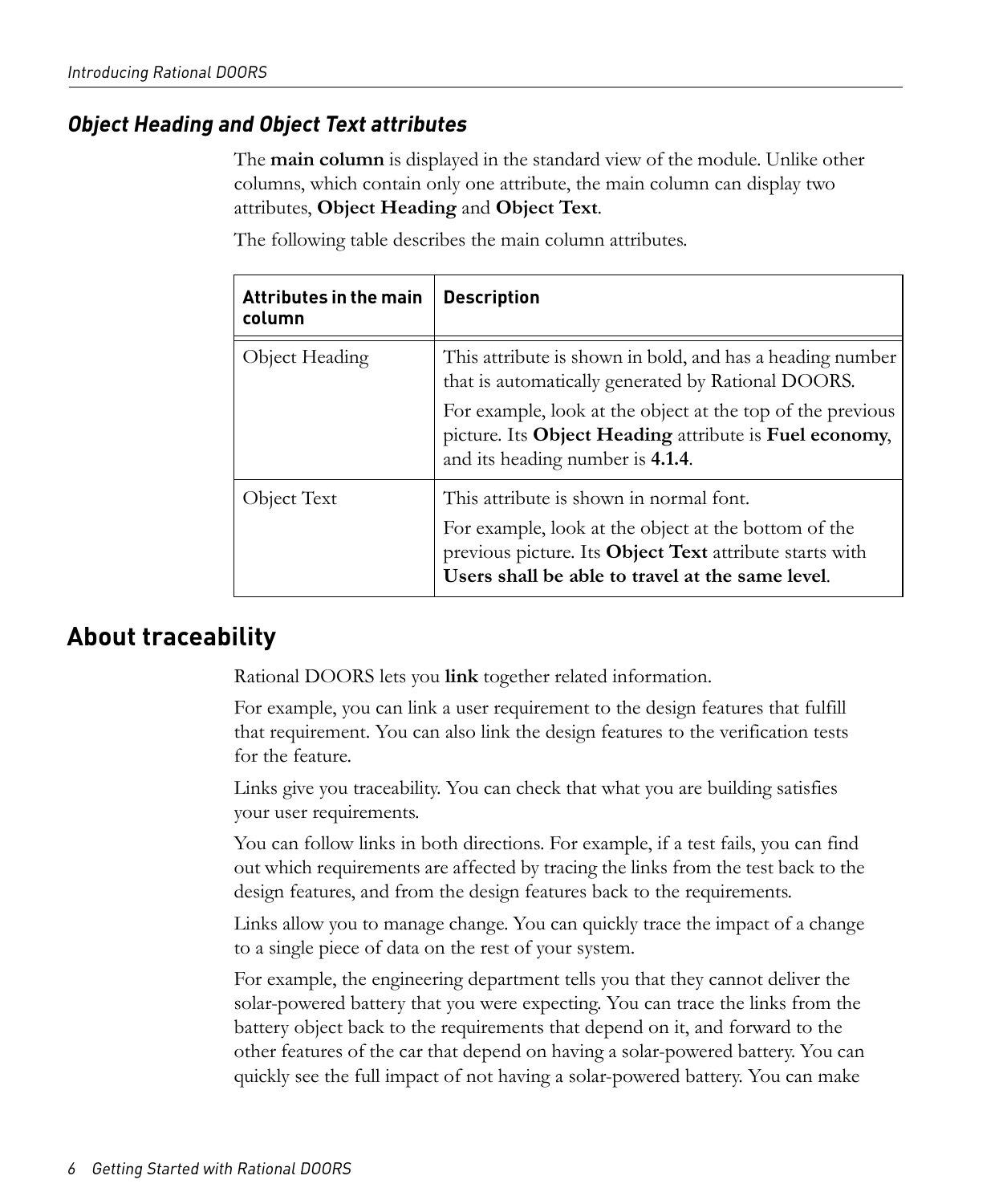an informed decision about whether to use a conventional battery or whether to invest more money, time, and resources to help deliver a solar-powered battery.

#### <span id="page-12-0"></span>**About views**

<span id="page-12-3"></span>Different people need to see different information. Consider the following examples:

- Managers are interested in scheduling and cost information.
- Engineers are interested in technical design information.

So you can create different views of modules for different users. Each view contains a subset of the objects or attributes in the module.



This picture shows two views of the design module for the car project.

The Management view contains only high priority items and shows **priority** and **cost** attributes, and the Engineering view contains all items and shows the design attribute.

Views let you see exactly what you need without being overwhelmed by too much information. You can filter out the data that you do not want to see. Views can filter out objects or attributes or both.

# <span id="page-12-1"></span>**About folders and projects**

<span id="page-12-2"></span>Use **folders** to organize the modules in your Rational DOORS database in the same way that you use folders to organize the files on your computer.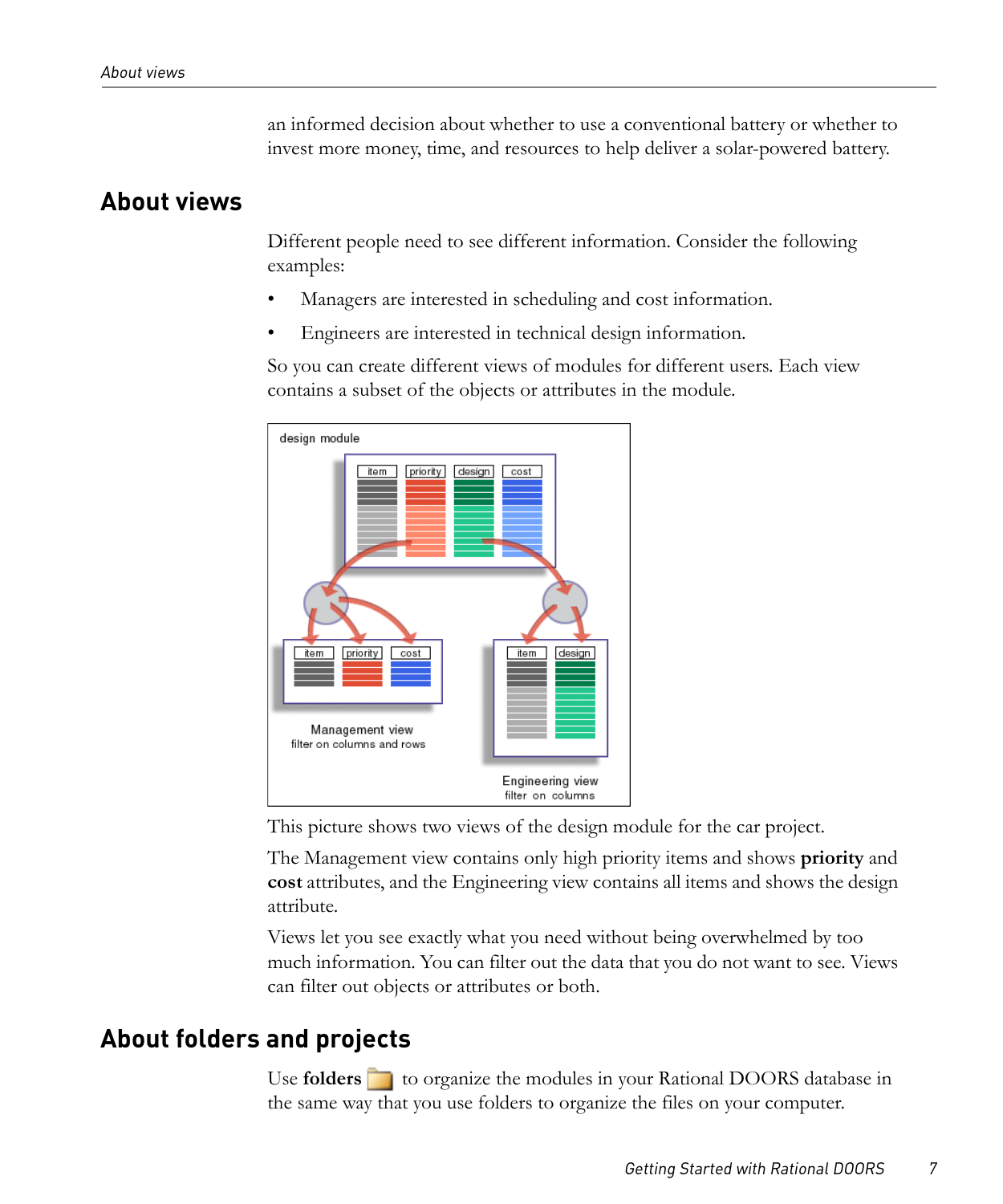A **project** is a special kind of folder that contains all the data for a particular project. For example, all the information for the new car is in the project called **Sports utility vehicle 4x2**.

Navigate the database hierarchy by clicking the plus and minus signs in the Database Explorer, in the same way as you navigate the explorer on Windows<sup>®</sup>.

**Note** Projects can contain folders and folders can contain projects.

Both folders and projects can contain modules.

### <span id="page-13-0"></span>**About tracking changes**

Rational DOORS tracks the changes that are made to the database.

It records the history of changes to the database. For example, when you edit the attributes of an object, it records both the old value and the new value.

You can see who has made what changes and when they made them. You can look at the history of a module, a particular object, or the user sessions for a module.

Rational DOORS also provides change bars so you can see at a glance what has changed.

The color of the change bar, a symbol, and Hover Help tell you the status of an object.

| <b>Change bar</b> | <b>Example Hover Help</b>                             | <b>Description</b>                                                                                         |
|-------------------|-------------------------------------------------------|------------------------------------------------------------------------------------------------------------|
|                   | New Object                                            | You have created the object<br>during the current session and<br>have not yet saved the changes.           |
|                   | Unsaved changes                                       | You have edited the object<br>during the current session and<br>have not yet saved the changes.            |
|                   | Last modified by Administrator on 15/03/2003 16:16:48 | The object has been changed<br>since the module was last<br>baselined, and the changes<br>have been saved. |
|                   | <b>Baselined</b>                                      | The object has not been<br>changed since the module was<br>last baselined.                                 |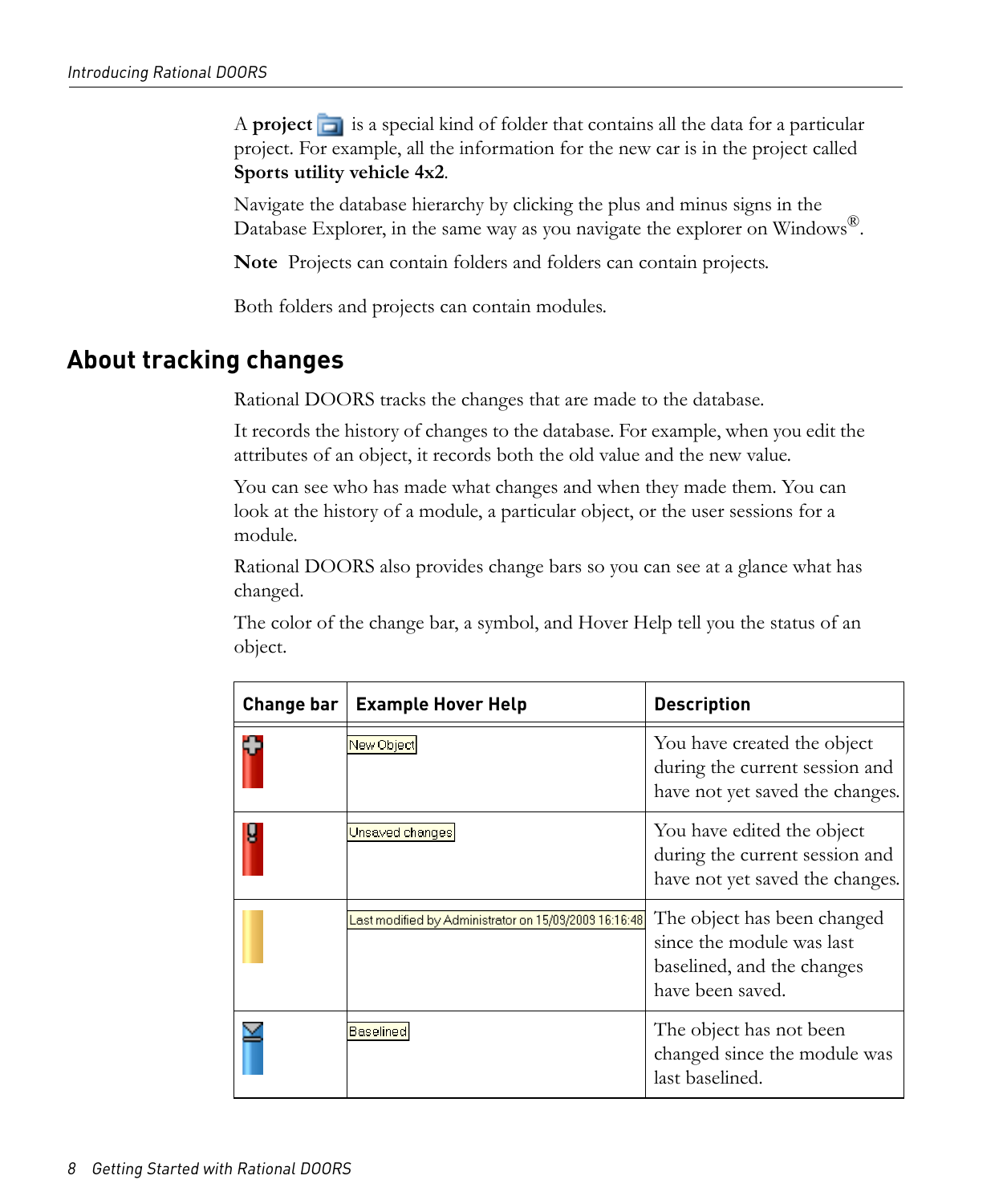| <b>Change bar</b> | <b>Example Hover Help</b>                       | <b>Description</b>                                                                                          |
|-------------------|-------------------------------------------------|-------------------------------------------------------------------------------------------------------------|
| ř                 | Deleted                                         | Either the object was deleted<br>before the module was last<br>baselined or history has not<br>been loaded. |
| ř                 | Deleted by Administrator on 15/08/2003 16:18:06 | The object was deleted after<br>the module was last baselined<br>and history has been loaded.               |

**Note** You can control what edits are tracked with change bars and recorded in the database history. If you do not want to know when users edit a particular attribute, you can turn off change bars for that attribute.

# <span id="page-14-0"></span>**About baselines**

<span id="page-14-2"></span>A **baseline** is a read-only version of a module. It captures and preserves a moment in time.

When you create a baseline of a module, you create a copy of the module that nobody can edit.

The baseline includes the following history about the module:

- All the attribute definitions and types that have been created, deleted, or edited since the most recent baseline of the module.
- All the objects that have been created, deleted, or edited since the most recent baseline of the module.
- Every module session (every time the module has been opened) since it was first created.

# <span id="page-14-1"></span>**About edit modes**

<span id="page-14-3"></span>When you work with modules, you can use one of three **edit modes**, described in the following table:

| Edit mode | <b>Description</b>                                         |
|-----------|------------------------------------------------------------|
| Read-only | You can view the module, but you cannot edit it.           |
| Exclusive | You can edit the module, but other users can only view it. |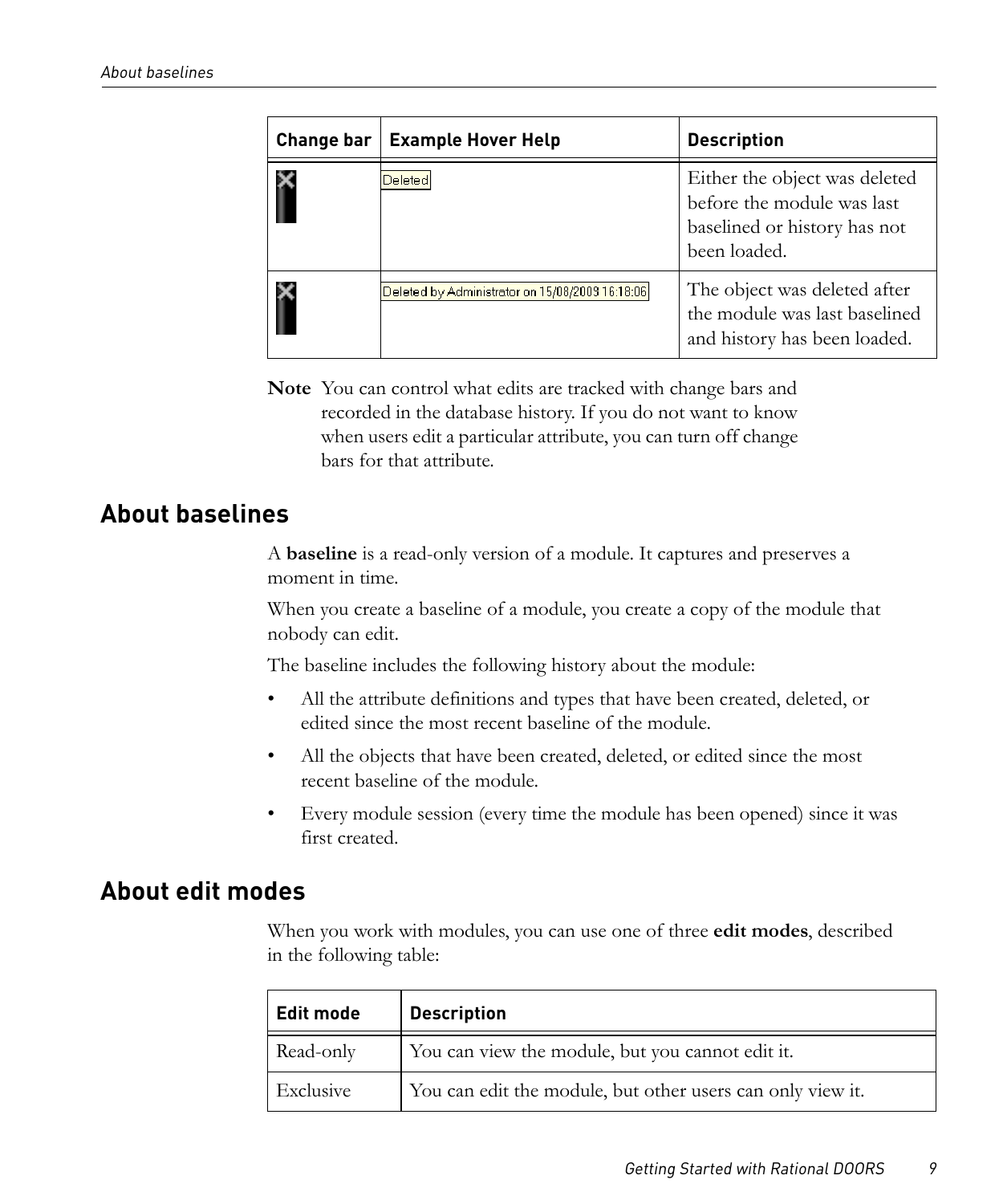| Edit mode | <b>Description</b>                                                                                                                                      |
|-----------|---------------------------------------------------------------------------------------------------------------------------------------------------------|
| Shareable | You and other users can edit the module at the same time.<br>While you are editing one section, another user can edit another<br>section of the module. |

The status bar at the bottom of the module window displays the edit mode that you are currently using.

After you open a module, you can change its edit mode.

For more information, see the online help and *Using Rational DOORS*.

# <span id="page-15-0"></span>**About the Change Proposal System**

The **Change Proposal System** lets people review modules and suggest changes to them. It lets you obtain feedback and change the data in a controlled way.

Users throughout your organization can look at the information that is stored in Rational DOORS and make comments about it, but they cannot edit it.

Change proposal managers set up the Change Proposal System and they control which data is made available for review and who can review it.

The reviewers can make two types of comments. We use the term **proposal** for both.

<span id="page-15-3"></span><span id="page-15-2"></span>

| Proposal        | <b>Description</b>                                                                                                                                                                                                     |
|-----------------|------------------------------------------------------------------------------------------------------------------------------------------------------------------------------------------------------------------------|
| Suggestion      | A high-level comment. For example, the suggestion that a<br>project needs a test plan.                                                                                                                                 |
| Change proposal | A detailed comment about a particular object in a particular<br>module. For example, the proposal that you change the value<br>of the Estimated Duration attribute for a particular object<br>from 20 days to 30 days. |

<span id="page-15-1"></span>A team of change proposal reviewers (sometimes called a **Change Control Board**, or **CCB**) looks at each proposal and decides on the appropriate course of action. They decide whether to accept, reject, or defer the proposal.

Rational DOORS will automatically e-mail you if the status of one of your proposals changes, for example, if one of your proposals is accepted.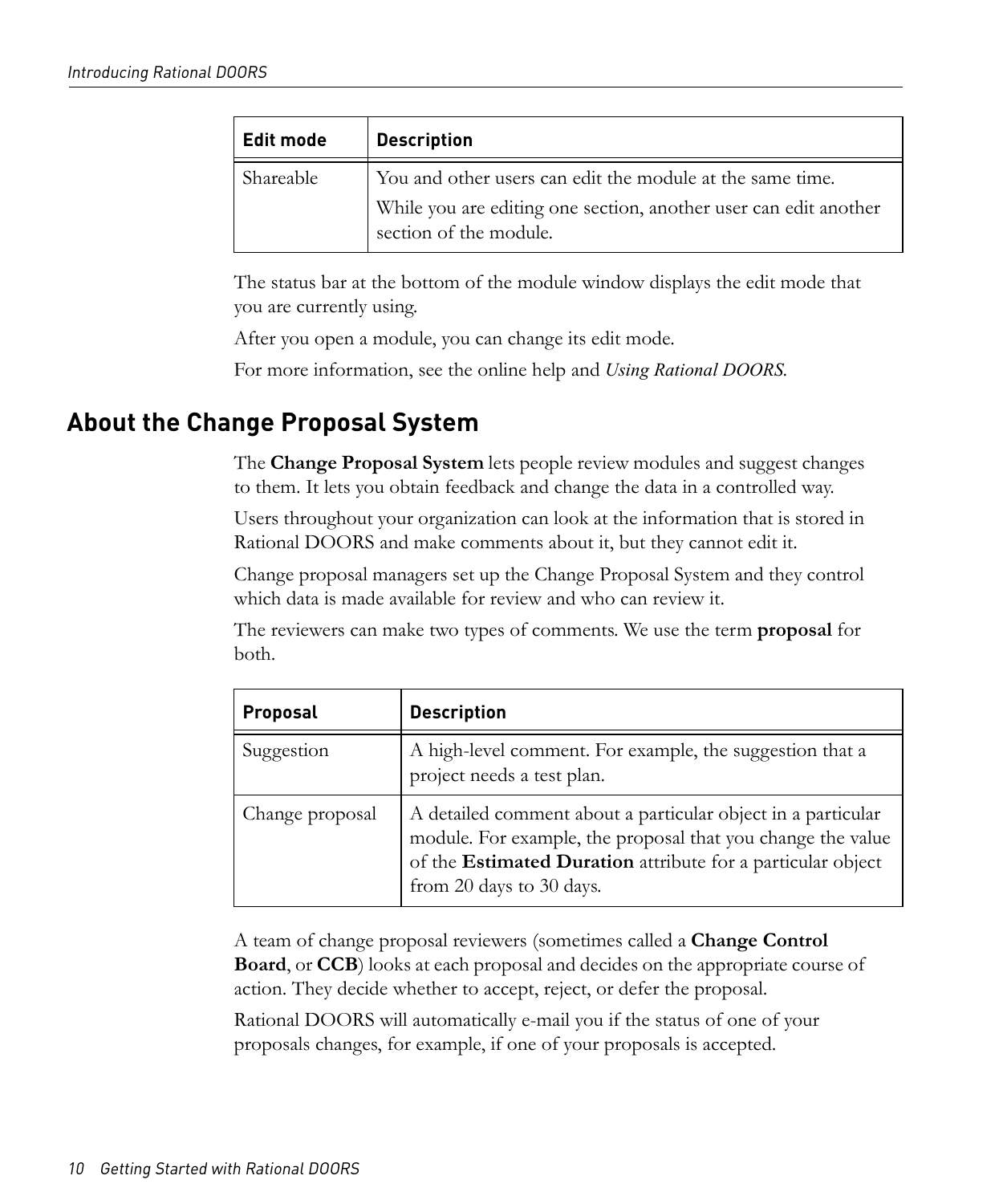# <span id="page-16-0"></span>**About partitions**

<span id="page-16-4"></span>**Partitions** are a means of allowing modules to be edited away from their normal location in the **home** database. The following example describes how to edit modules in partitions.

A company uses Rational DOORS to manage its projects. A subcontractor is designing part of a project, but does not have access to the home database.

The company creates a partition, which contains the modules that the subcontractor needs, and sends it to the subcontractor for editing. All the modules that were sent to the subcontractor in the away database are set to read-only in the home database.

Each module in the partition is either read-only at the home database or read-only at the away database. You cannot edit the same module at both databases.

The subcontractor edits the modules, and when they are finished, returns them to the home database. Now users at the home database can see the changes made at the away database, and the modules are no longer read-only at the home database.

Partitions do not include baselines or any history data.

For more information on partitions, see the Rational DOORS online help or *Managing Rational DOORS*.

# <span id="page-16-1"></span>**About user types**

<span id="page-16-7"></span>Rational DOORS divides users into different types depending on what type of management tasks they can do.

<span id="page-16-6"></span>Most Rational DOORS users are **Standard users**; they can work with data, but they cannot do any management tasks such as archiving data or creating new users.

<span id="page-16-5"></span>**Project Managers** can perform a limited set of management tasks. They can partition and archive data, and create and manage groups. They cannot create new users, but they can create new groups, add users to groups, remove users from groups, and so on.

<span id="page-16-3"></span>**Database Managers** can do every management task. They can do everything that Project Managers can do and they can create projects and users, and manage the database.

<span id="page-16-2"></span>Finally, there are **Custom users**, who can have any combination of powers. For example, a Custom user might have the power to partition data. This user would have more power than a Standard user but less power than a Project Manager.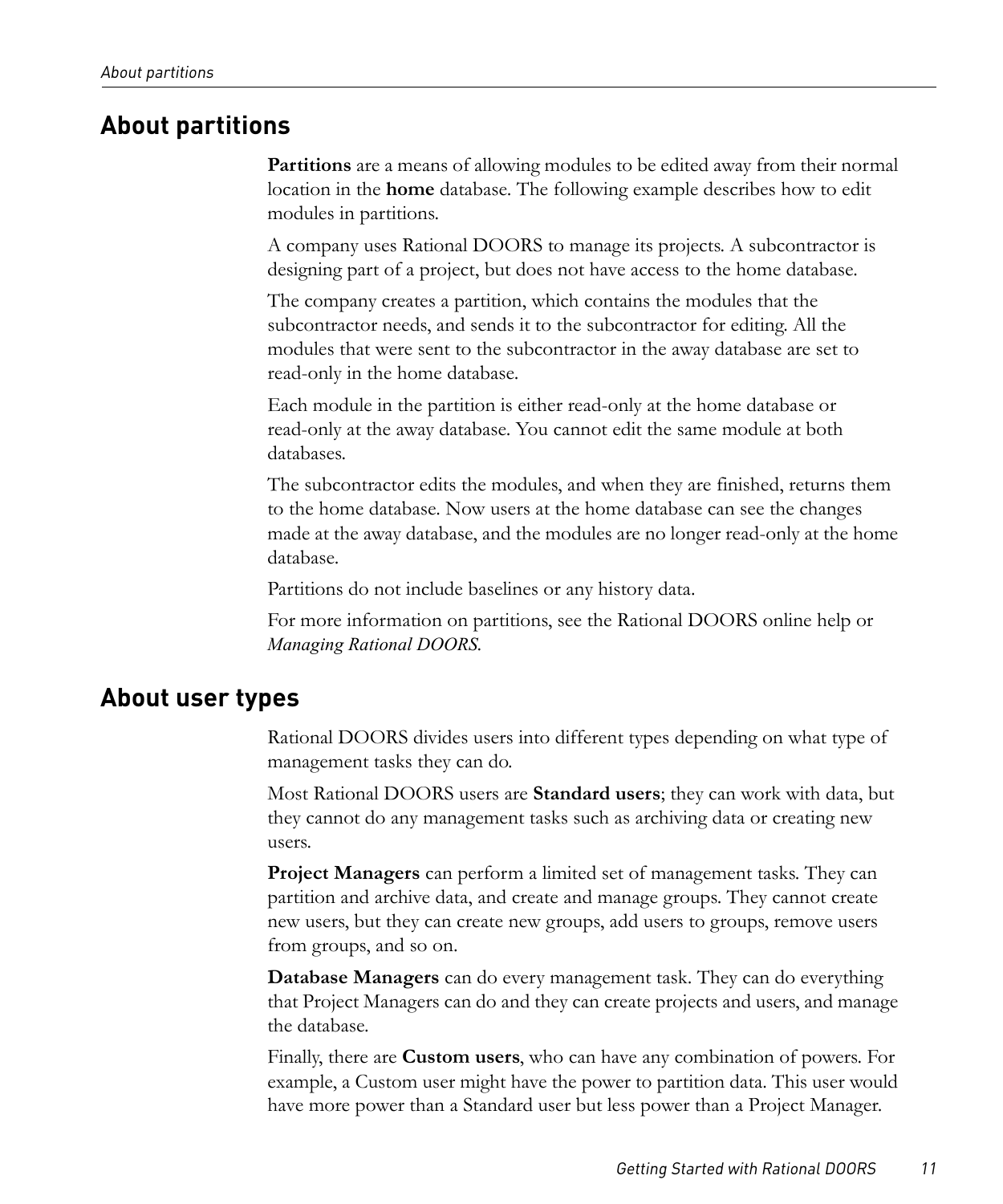Database Managers and Custom users who have the power to create users can change the type of any user. If you are a Standard user today, it does not mean that you will always be a Standard user. For example, if you start to manage a new project, you can ask a Database Manager to change your user type from Standard user to Project Manager.

# <span id="page-17-0"></span>**About discussions**

**Discussions** is a mechanism for reviewers to exchange views about the content of a module or an object within the module.

Instead of setting up linked review documents, or adding new text attributes to the module under review, Rational DOORS allows you to maintain running discussions about objects and modules. The discussions are presented to you as part of the properties of the object or module.

You need to be using a Rational DOORS 9.2 or later Database Server, and the server must be configured to exclude Rational DOORS 9.0 clients to make the discussions functionality fully available.

You can create, view, and modify discussions for modules and for objects in modules.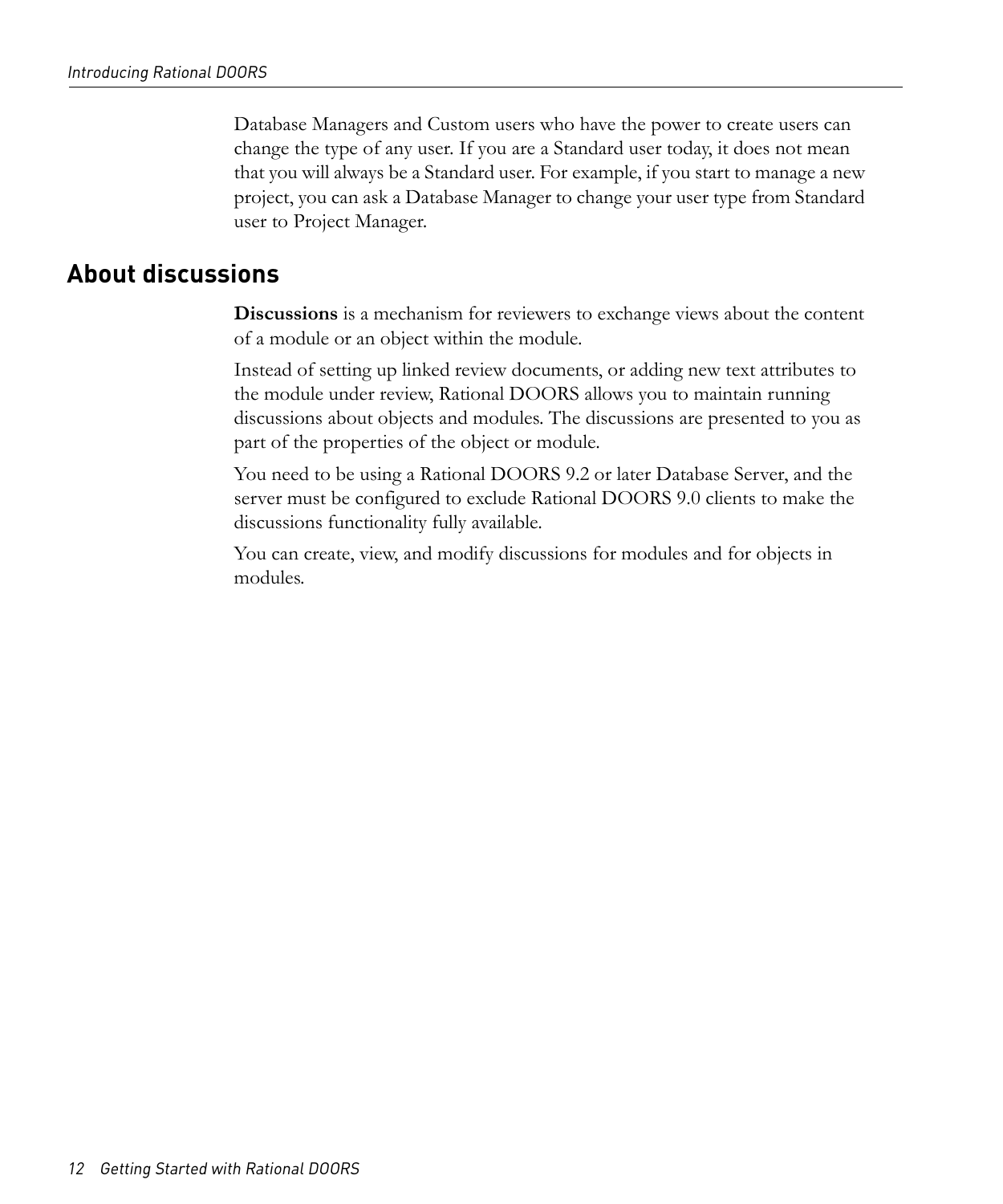<span id="page-18-0"></span>This chapter contains the following topics:

- [About this tour](#page-18-1)
- [Getting ready to start the tour](#page-18-2)
- [Editing a module](#page-20-0)
- [Changing your view](#page-22-0)
- [Making a link](#page-23-0)
- [Creating an attribute](#page-25-0)
- [Sorting and filtering the data](#page-26-0)
- [Finishing the tour](#page-26-1)

#### <span id="page-18-1"></span>**About this tour**

This tour gives an overview of Rational DOORS. It should take about 15 minutes. If you want, you can follow the steps on your computer. Or you might prefer just to read through the tour without following the steps yourself.

# <span id="page-18-2"></span>**Getting ready to start the tour**

In this part of the tour, you install the Example Database, run Rational DOORS and then make a copy of an example project.

Throughout the rest of the tour you use the copy of the example project, so it does not matter if you make any mistakes during the tour. You still have the original copy.

Before you install the Example Database, you must install a Rational DOORS client. For instructions on how to install a Rational DOORS client, see the *Rational DOORS Installation Guide*, which is available from our website at http://www.ibm.com/software/awdtools/doors/support/doc.html.

#### <span id="page-18-3"></span>*Install and run the Example Database*

#### <span id="page-18-4"></span>**To install and run the Example Database:**

**1.** Install the Example Data: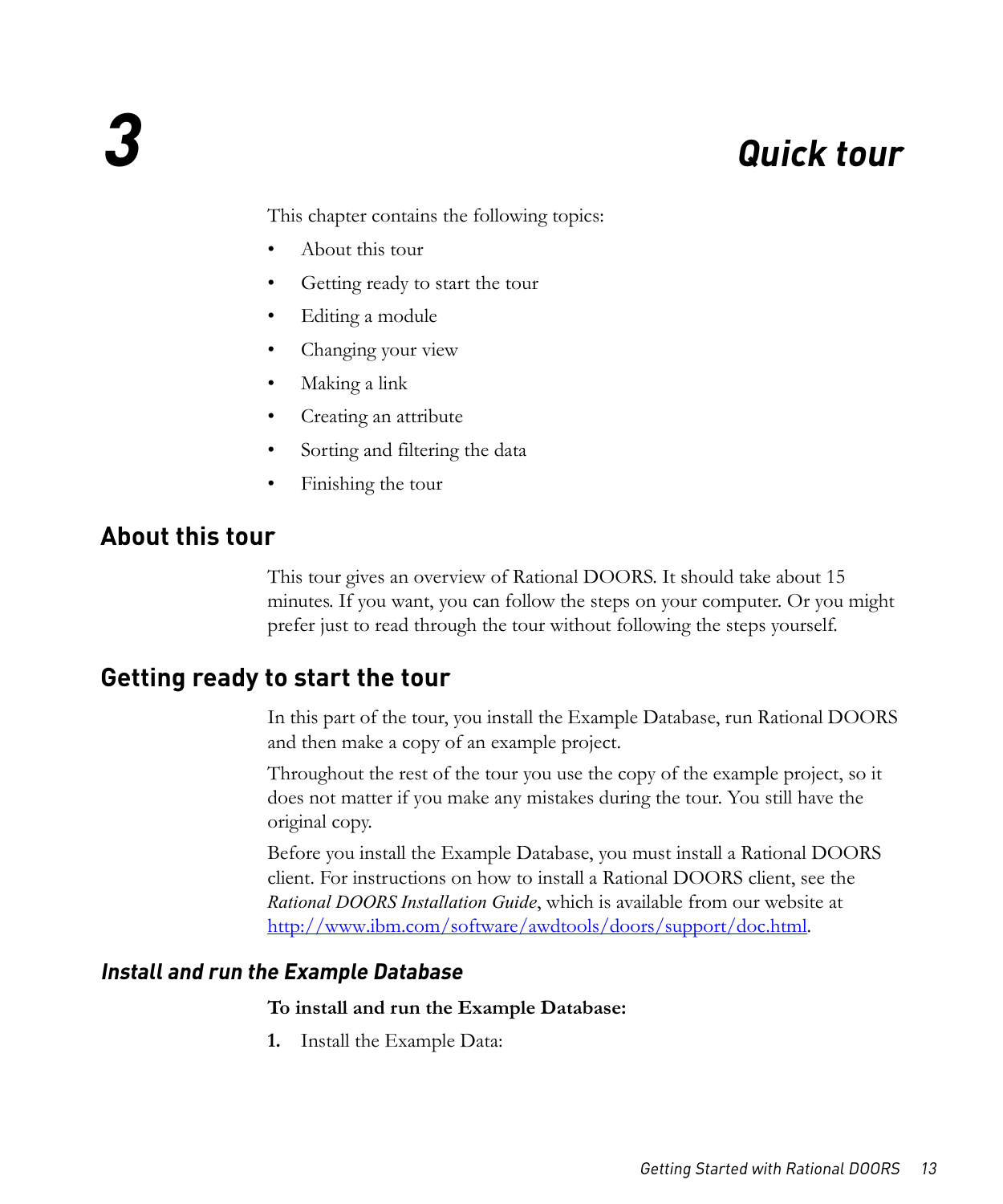- **a.** Get the Rational DOORS Example Data software from your system administrator. The file is called **IBM Rational DOORS 9.2 Example Data.msi**. Copy it to your machine.
- **b.** Navigate to the file, and double-click it.

The **Welcome** screen is displayed.

**c.** Click **Next**.

The **License Agreement** screen is displayed.

**d.** If you accept the terms of the license agreement, select the **I accept...** option and click **Next**.

The **Ready to Install the Program** screen is displayed.

**e.** Click **Install**.

When all the files are copied, the **Finish** screen is displayed.

- **f.** Click **Finish**.
- **2.** Start the Example Database.

#### Click **Start > All Programs > IBM Rational > IBM Rational DOORS 9.2 Example Data**.

Rational DOORS opens with a **Login** window, prompting you for a user name and password.

- **3.** Type the user name **Eric McCall** and the password **Training**, with capitalization just as it appears here. User names and passwords are case-sensitive in Rational DOORS.
- **4.** Click **OK**.
- **5.** If you see the Welcome Screen, close it.

The Database Explorer is displayed.

You can now copy a Rational DOORS project.

- **6.** In the right pane, double-click the **Example Data** folder.
- **7.** Still in the right pane, double-click **Company Programs**, and then **Vehicle projects**, and then **Light Trucks**.

You see the **Sports utility vehicle 4x2** project in the right pane.

- **8.** Select the **Sports utility vehicle 4x2** project in the right pane then press **CTRL+C** to copy it to the Database Explorer clipboard.
- **9.** Double-click the **Prototypes** folder to open it.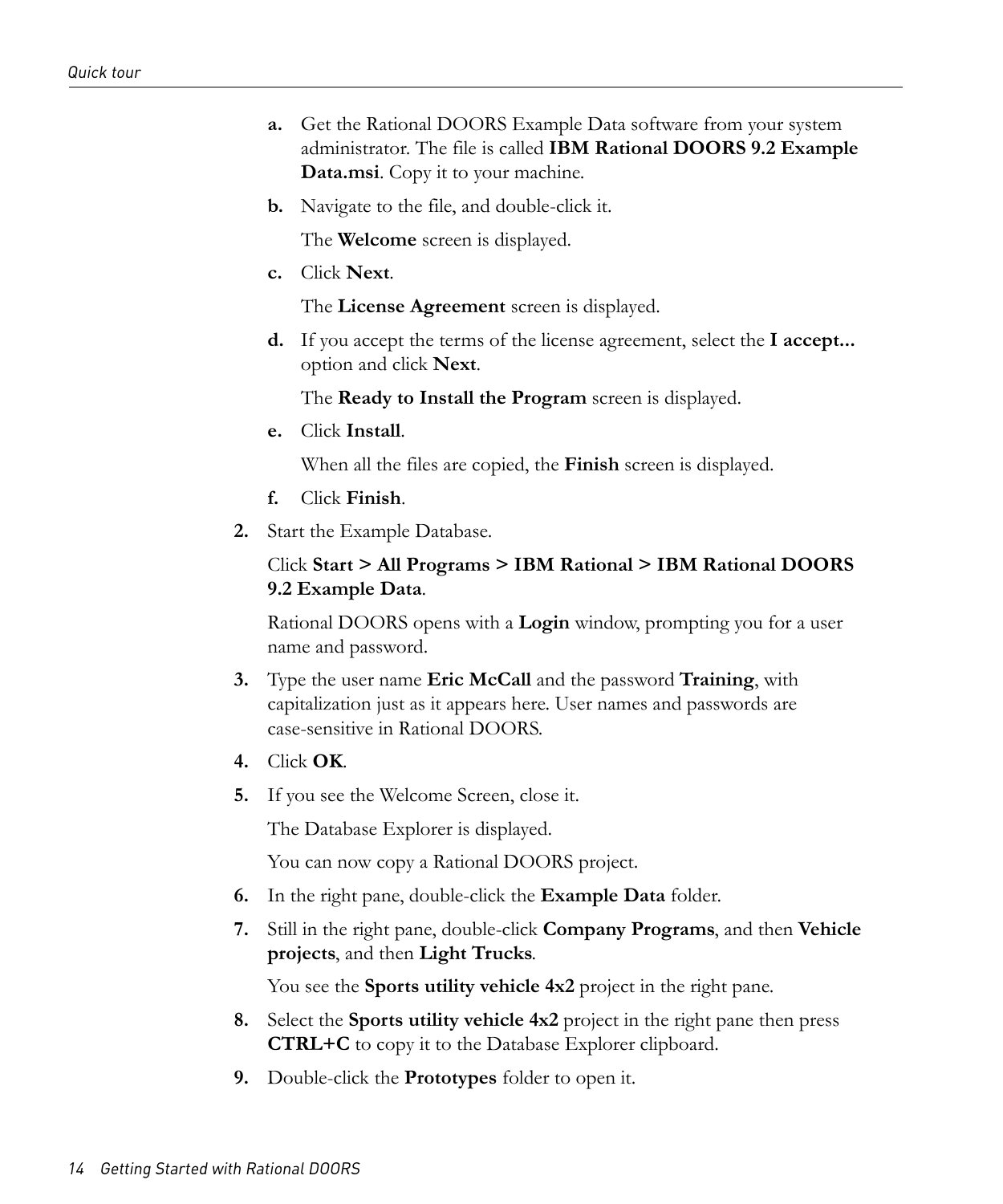The **Prototypes** folder is now displayed in the left pane with an open folder icon .

**10.** Press **CTRL+V** to paste the example project into the **Prototypes** folder.

Rational DOORS creates a project called **Copy of Sports utility vehicle 4x2**. This takes about 30 seconds.

### <span id="page-20-0"></span>**Editing a module**

In this part of the tour you edit the text in a module and create objects in the module:

**1.** Double-click first the copy of the project, and then the **Requirements** folder in it.

You see the **User Requirements** module in the right pane.

- **2.** Double-click the **User Requirements** module to open it.
- **3.** Double-click the requirement under the **User types** heading, and change **proposed vehicle** to **new vehicle**.

Double-clicking puts you in edit mode; you get a cursor at the start of the object. The cursor is a thin vertical bar that does not flash. Move the cursor by using the arrow keys or clicking your mouse, and then delete **proposed** and type **new**.

Notice the thin line above and below the object, which shows that it is the current object.

- **4.** Scroll to the object with the pale gray background after the table, and try to edit it. You cannot; nothing happens when you type. The pale gray background indicates that you only have read access to the object. You are not allowed to edit it.
- **5.** Now scroll to the end of the module, so that you can see the last object, **Expected further costs**.

Single-click this object (do not double-click it), and type **None**. Your text is added to the end of the object.

As soon as you start typing, Rational DOORS automatically puts you into edit mode and moves the cursor to the end of the object. This is a quick way to edit objects.

**6.** Now press **CTRL+RETURN** to create an object, and type some text into it.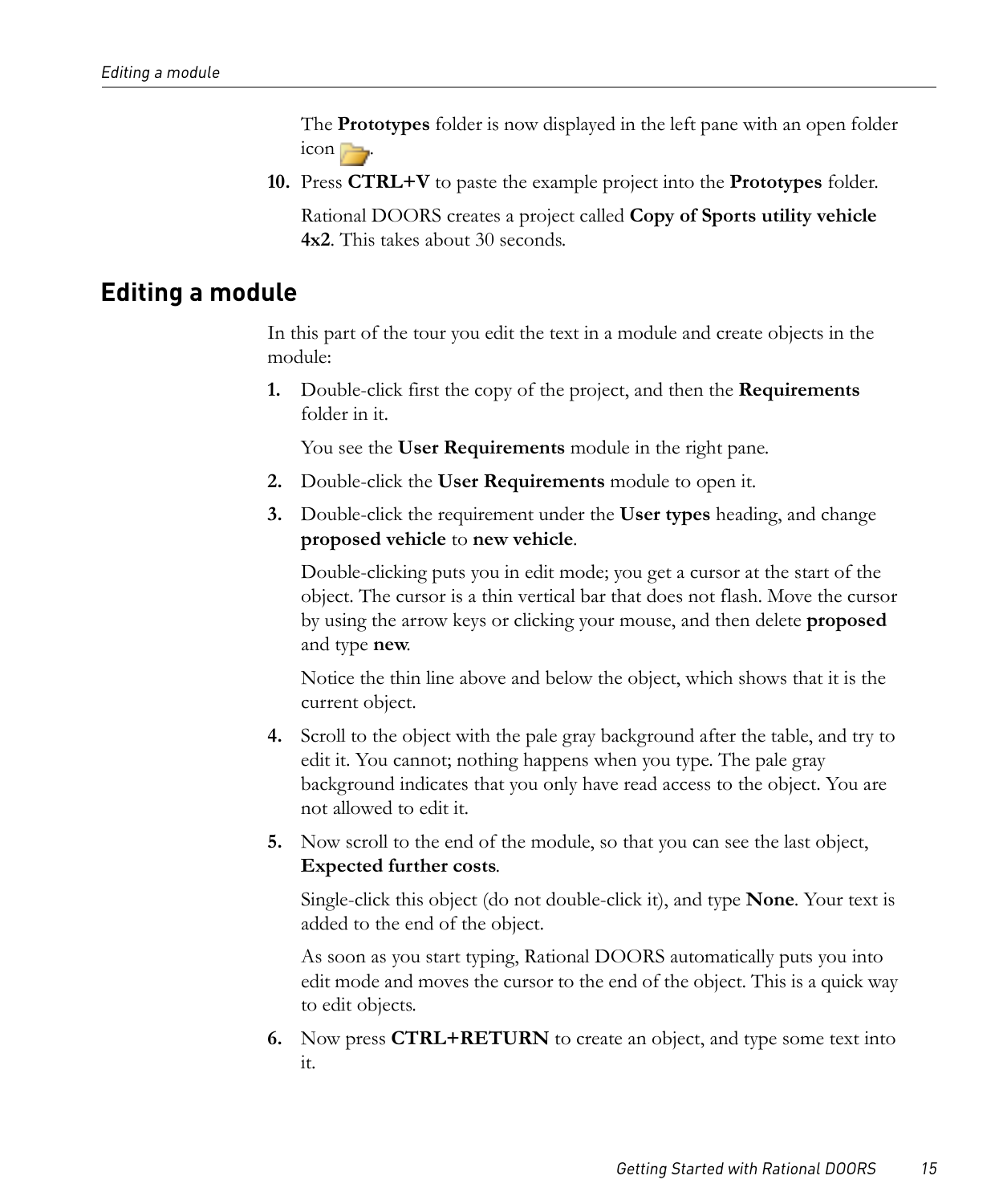**7.** Press **CTRL+RETURN** twice without typing anything, and notice that Rational DOORS gives the first new object a heading number (**7.1**). This is because you did not type any text, so Rational DOORS assumed it was a heading.

Pressing **CTRL+RETURN** creates an object at the same level in the hierarchy as the current object.

**8.** Now create an object one level below the current object by clicking **New object below**  $\frac{1}{2}$  on the **Object** toolbar.

**Note** If you start typing after you click the icon, the heading number disappears and the object is no longer a heading. If you want to type a heading, click **Edit Object Heading**  $\equiv$  to the **Object Edit** toolbar before you start typing.

- **9.** Delete the objects you created. Either click the right mouse button and select **Delete** from the pop-up menu, or press **DELETE**.
- **10.** Scroll back to the top of the module and turn change bars on. Click **View > Show > Change Bars**.

You see colored change bars on the left.

- The red **Unsaved Changes** change bar shows you have edited the object during the current session but have not yet saved the module, so the changes are in memory. The changes are saved to the database when you save the module.
- The yellow **Saved Changes** change bar shows the object has been edited since the module was baselined, and the changes have been saved.
- **11.** Double-click the red **Unsaved Changes** change bar by the object you edited at the start of the tour to see the history of changes to the object.

Select the last entry to display details of your change.

You are looking at the properties sheet for the object, which you can use to find out information about access rights, attribute values, and links.

- **12.** Click **Next** or **Previous** to display the next or previous object. Notice that as you do this, the current object changes in the module window to match the one you are looking at on the properties sheet.
- **13.** Click **Cancel** to close the properties sheet.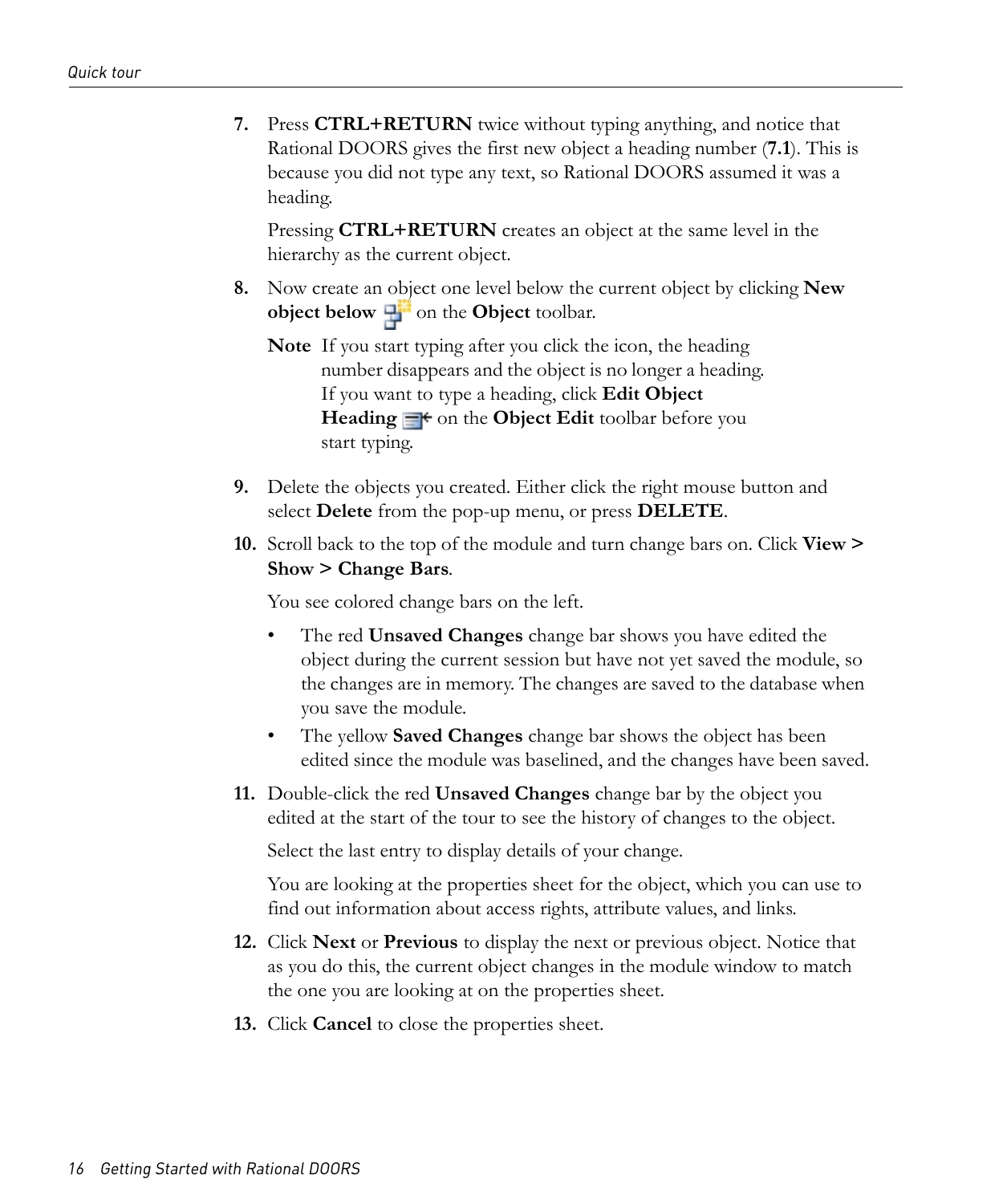# <span id="page-22-0"></span>**Changing your view**

In this part of the tour you look at different views of the module.

**1.** Select **Basic view with explorer** from the drop-down list of available views and scroll to the top of the module.

This view shows the Module Explorer, which shows you the structure of the object hierarchy and lets you quickly navigate it.

- **2.** Click the plus signs in the left pane to display **4.1.4 Fuel economy**.
- **3.** Click this object in the left pane to make it the current object in the right pane.
- **4.** Turn the Module Explorer off. Click **View > Module Explorer**.
- **5.** Look at another view. Select the **Budget** view.

<span id="page-22-2"></span><span id="page-22-1"></span>This view has five columns. The column on the left shows the unique **object identifier** that Rational DOORS generates for each object. It has a **prefix** (SOW) and an **object number** (for example, 11).

The next column is the **main column**, and displays the **Object Heading** and **Object Text** attributes.

Notice that the current object is not the first object in the module. When you create a view you can control every aspect of what the screen looks like when the view is first loaded, including which object is the current object.

- **6.** Use the drop-down list of views to select other views and see how views can totally alter your view of the same data. Views let you hide or show whatever information you want.
- **7.** Now turn off the display of change bars. Click **View > Show > Change Bars**.
- **8.** Use the **Display to level** drop-down list, which you will find to the right of the **View** drop-down list, to select **Level 1**.

Now you see only the seven top-level objects in the module. The **>** symbol shows that lower level objects are hidden.

- **9.** Select **All levels** in the drop-down list to display all the objects again.
- **10.** Click **View > Outline**.

Outlining is turned on. Now you see only objects that have headings.

**11.** Click the **Requirements** heading to make it the current object, as shown in the previous example. Now compress it by clicking **View > Compress**.

The plus sign shows that section 4 is compressed.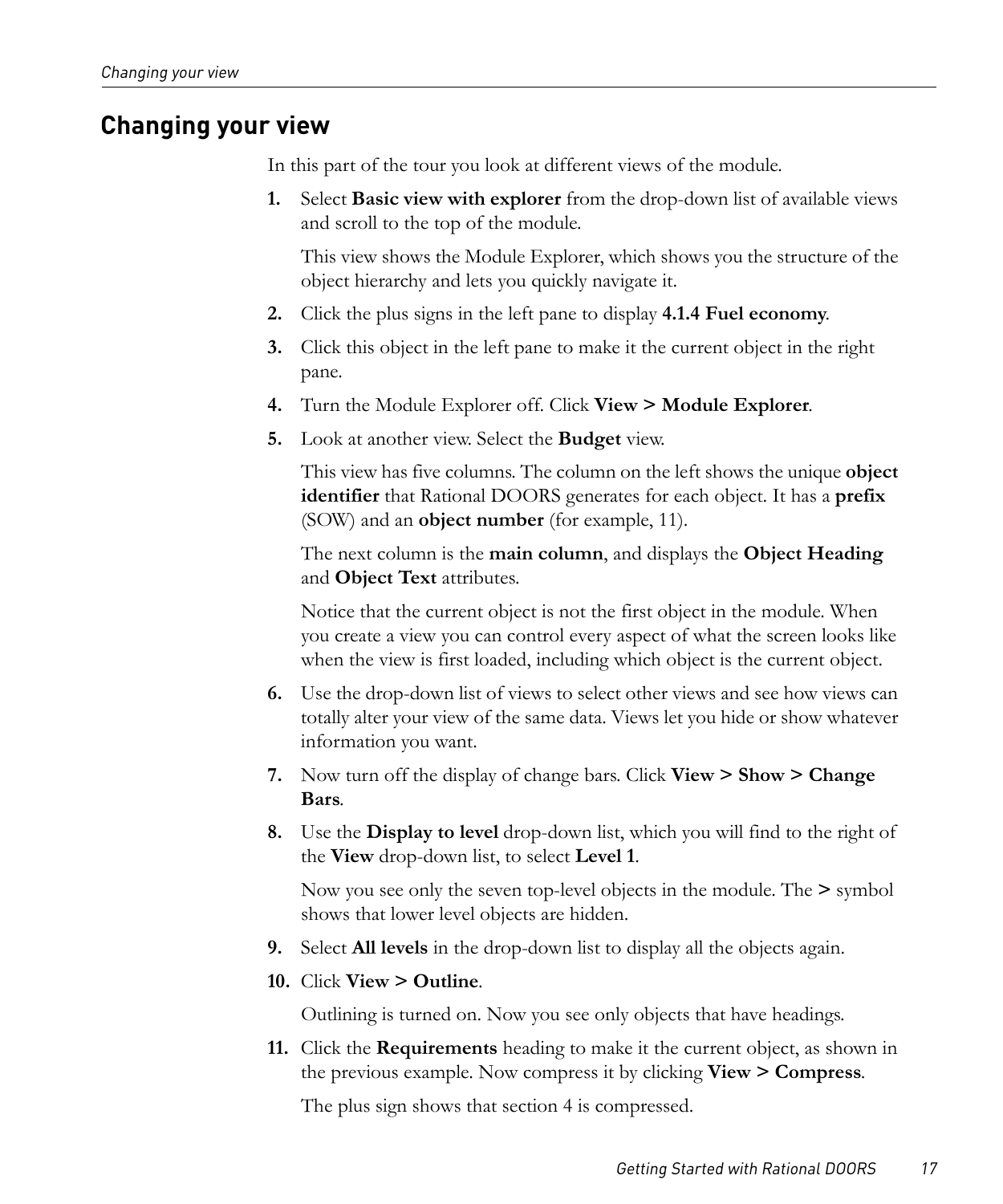**12.** Decompress section 4.

Make sure it is the current object, and then click **View > Compress**.

**13.** Turn outlining off.

Click **View > Outline**.

# <span id="page-23-0"></span>**Making a link**

In this part of the tour you follow and create links:

- **1.** Use the drop-down list of available views to select the Basic view again.
- **2.** Scroll to the top of the module.
- **3.** Turn the display of link arrows on by clicking **View > Show > Link Arrows**.

Red and yellow link arrows are displayed.

Roll over the red arrow to see how many out-links the object has. For the second object in the module, there is one out-link:

**4.** Right-click the red link arrow to display a pop-up menu that shows information about the target object.

The target object is in the **Functional Requirements** module. The module is not open, so you see **<unloaded>** preceded by the object number, **145**.

**5.** Select **145 <unloaded>** from the pop-up menu to open the module, with that object as the current object.

The target object has an yellow in-link arrow. Right-click it and use the pop-up menu to go back to the **User Requirements** module.

- **6.** Now make a link. In the **User Requirements** module:
	- **a.** Scroll to the top of the module and single-click the second object to make it the current object.

**Note** Make sure you single-click the object to select it. If you double-click, you go into edit mode and see the edit mode pop-up menu.

#### **b.** Right-click **Link > Start Link**.

The object turns pink showing it is the link start.

<span id="page-23-1"></span>**7.** Now select any object in the Functional Requirements module, and right-click **Link > Make Link from Start**.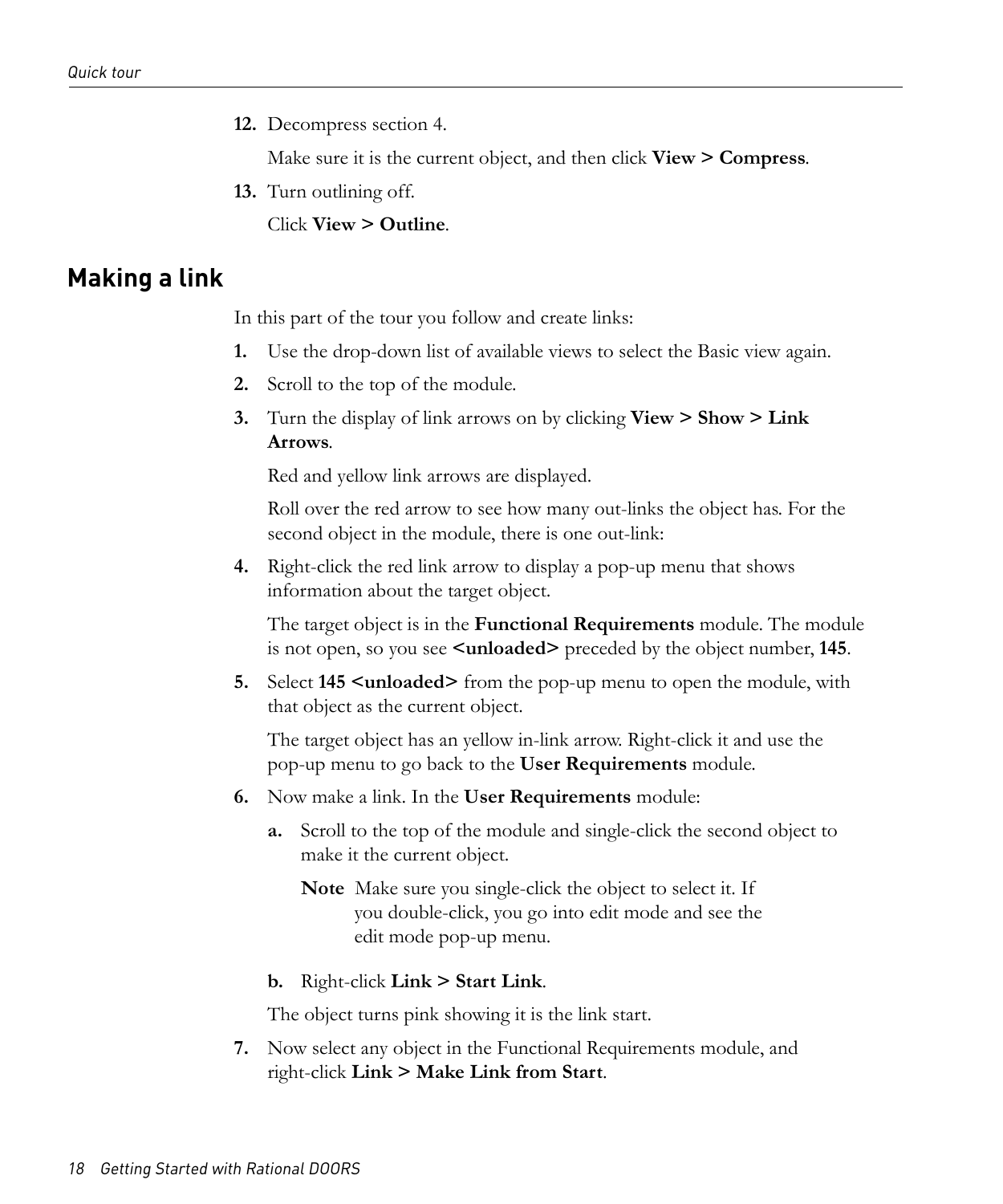If you see messages asking if you want to create link modules and linksets, click **Yes**.

The link is created. In the User Requirements module, the red link arrow now says the object has two out-links.

**8.** The object is still pink so you can repeat [Step 7](#page-23-1) to create more links that have that object as the source.

When you have finished, clear the link start by clicking **Link > Clear Start**. The object is no longer pink.

Notice that the right-click link options you used earlier are also on the **Link** menu.

**9.** Finally, look at the Traceability Explorer, which provides another way of showing and navigating links.

In the **User Requirements** module window, click **Analysis > Traceability Explorer**.

The **Traceability Explorer** is displayed, showing a flat list of all the objects in the module.

**10.** Click **View > Out-links** to see which objects have out-links.

Objects that have links have a plus sign (+) beside them.

- **Note** If you do not see any plus signs in the Traceability Explorer, it could be because the target modules are not open. Click **View > All Modules** to show information about all links, regardless of whether the target modules are open.
- **11.** Click the plus sign beside object **1.0-1** to show information about its links.
- **12.** Select the linked object **1.0-1**, and notice that the status bar shows which module it is in (Object FR-145 in /Copy of Sports utility vehicle 4x2/Requirements/Functional Requirements).
- **13.** Right-click the linked object and select **Show Object** to open the target module with the object as the current object.
- **14.** Go back to the Traceability Explorer, and click **View > In-links**. Click **View > All Modules** to display in-links from all modules, instead of only modules that are currently open.

Now you can see which objects have in-links.

Notice that there is now an in-link arrow. The direction of the arrows in the Traceability Explorer shows whether you are looking at in-links or out-links.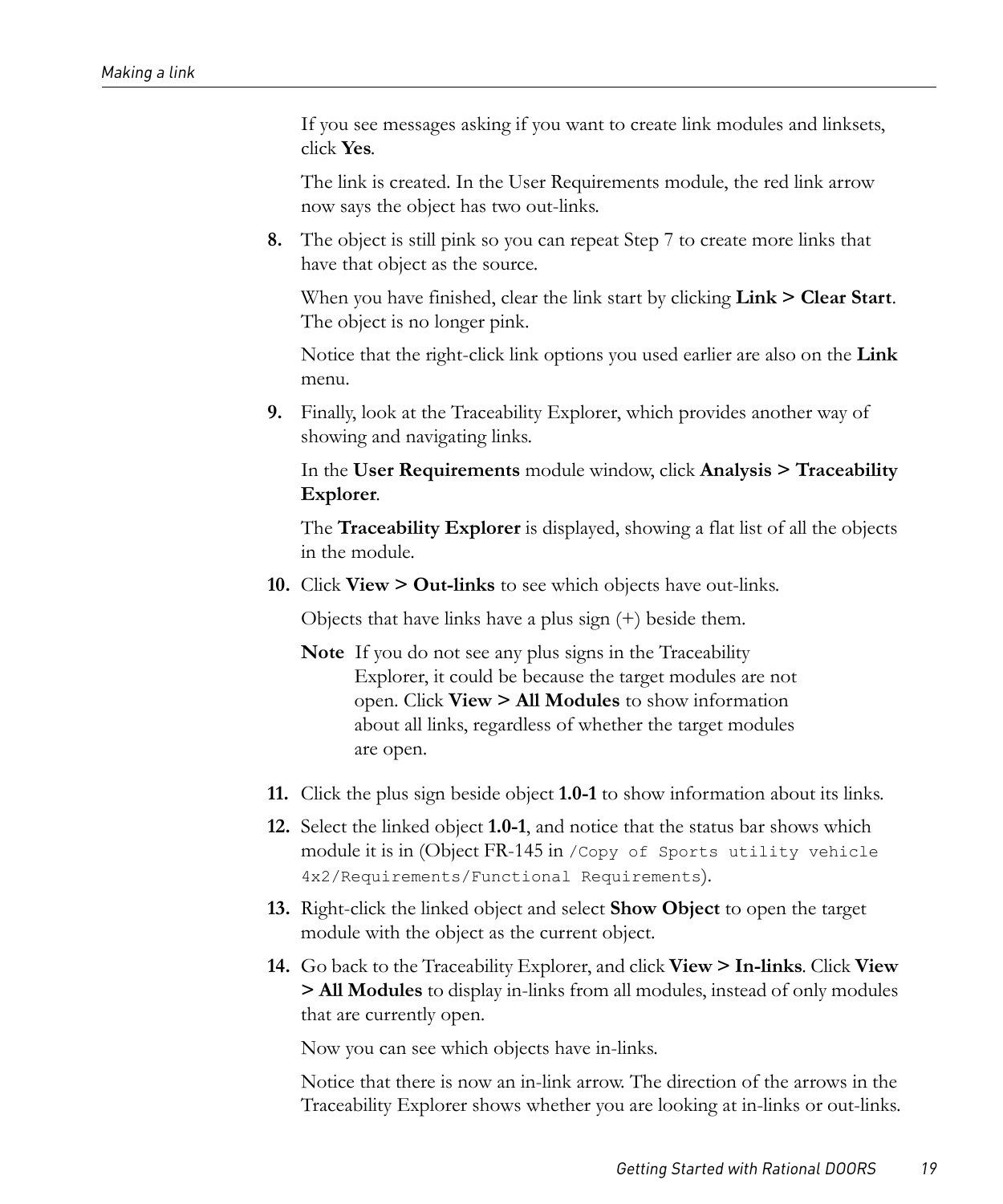**15.** In the **Traceability Explorer** window, click **File > Exit**.

#### <span id="page-25-0"></span>**Creating an attribute**

In this part of the tour you create an attribute, add a column to display it, and then change the position of the column.

**1.** In the **User Requirements** module, click **Edit > Attributes**.

The **Columns and Attributes** dialog box is displayed, with the **Attributes** tab selected.

- **2.** Click **New** to create an attribute.
- **3.** Fill in the following details for the new attribute:
	- **a.** In the **Name** box, type **Approved**.
	- **b.** In the **Description** box, type **An attribute to record whether an object is approved**.
	- **c.** In the **Type** box, select **Yes or No**.
	- **d.** Select the **Default value** box, and then select **No** as the default value.
	- **e.** At the bottom left of the window, select the **Add new attribute to current view** box.
	- **f.** Click **OK**.
	- **g.** Click **Close** to close the **Columns and Attributes** dialog box.

The module now has an **Approved** column. You set the default value to be **No**, so every object has the value **No**.

- **4.** Change the value to **Yes** for the second object:
	- **a.** Double-click the current value (**No**).

You see a drop-down list of the values the attribute can have (**Yes**, **No**, or **Reset to Default**). In this case the default is **No**.

- **b.** Pick **Yes** from this list.
- **c.** Either click **Accept changes** in on the **Commit** toolbar, or click any other object to accept the new value.
- **5.** Now center the text in the **Approved** column. Right-click the column title then select **Center** from the pop-up menu.

Notice that the background color of the column title turns a paler shade of gray, showing that it is selected.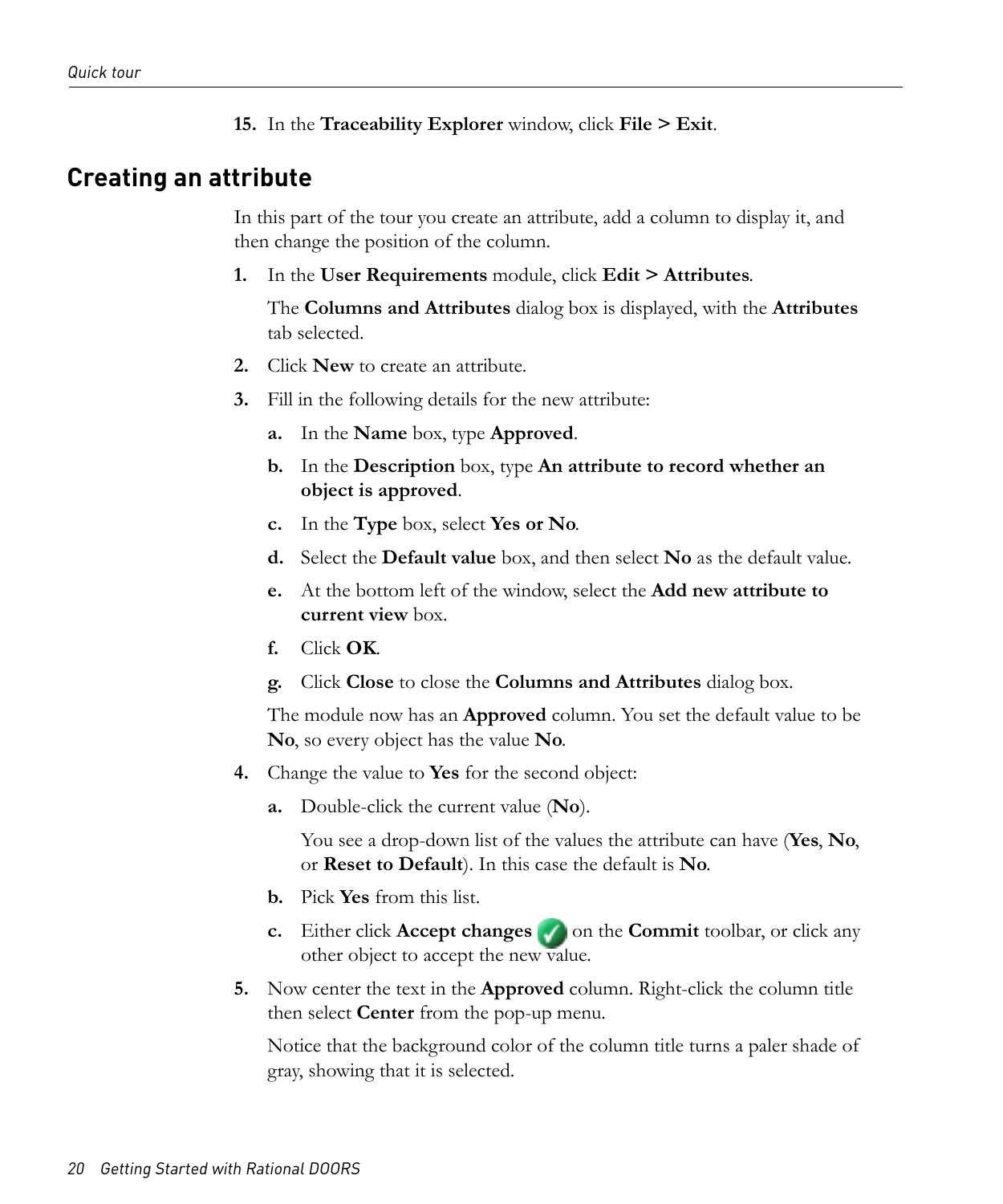**6.** Drag the column title to the left. The whole column moves when you release the mouse button.

# <span id="page-26-0"></span>**Sorting and filtering the data**

In this part of the tour you sort the data and then apply a filter to it:

- **1.** Sort the data using the **Approved** attribute. Click **Tools > Sort**.
- **2.** Select **Approved** and **Ascending**, and then click **Add**. The sort is added to the Sort list.
- **3.** Click **OK**.

You see all the approved items, followed by all the items that have not yet been approved.

**4.** Scroll down to where the table was. Notice that it is replaced by a single object with **>> Table**. This is a table marker object.

Tables are hidden when you apply a sort.

- **5.** Click **Turn sorting on or off**  $\frac{A}{I}$  on the **Display** toolbar. The sort is turned off and the table is no longer hidden. Scroll to the table to check you can see it.
- **6.** Now filter the view and display only the objects that contains the word safety. Click **Tools > Filter > Define** and type **safety** in the third box.
- **7.** Click **OK**.

You see only objects that contain the word **safety**.

This is a simple filter. You can set up advanced filters that let you define much more complex filtering criteria.

**8.** Turn the filter off. Click **Turn filtering on or off** on the **Display** toolbar.

# <span id="page-26-1"></span>**Finishing the tour**

In the final part of the tour you go back to the Database Explorer, look at Project view, delete then purge the copied project you have been using, and then exit Rational DOORS.

- **1.** Close the modules you opened. In each module window, click **File > Close**.
- **2.** If you see messages asking if you want to save the changes you made to the modules, click **No**.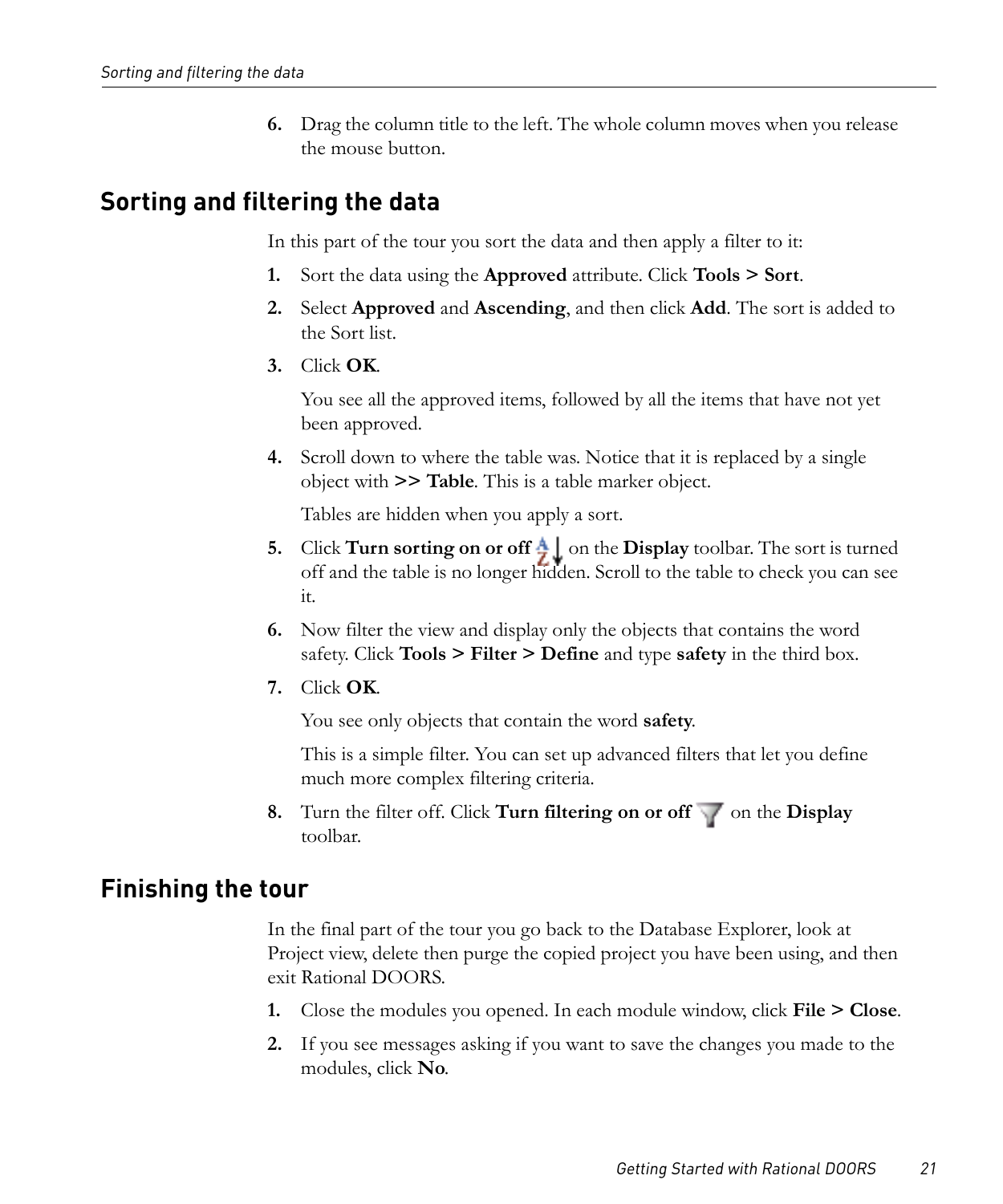- **3.** In the Database Explorer, you see the database  $\parallel$  at the top level in the left pane. You are in Database view.
- **4.** Switch to Project view by clicking **View > Project View**.

Now the top-level items are projects. You see all the projects you are allowed to access. Project view is useful if you have a deep database hierarchy, because in Project view you do not have to navigate the hierarchy to find the projects you work on.

- **5.** Switch back to Database view. Click **View > Database View**.
- **6.** Double-click the **Prototypes** folder in the left pane to make it your current folder. It has an open folder icon
- **7.** In the right pane, select the copied project you created at the start of the tour then click **File > Delete**. The project disappears.
- **8.** Turn on the display of deleted items. Click **View > Show Deleted Items**.

You see the deleted project **.** It has a red cross in the corner of the icon.

**9.** Select the deleted project **Fi**, and then click **File > Purge**.

You see a message asking if you really want to purge the project.

**10.** Click **Yes**.

The project is permanently removed from the database.

**11.** Exit Rational DOORS. Click **File > Exit**.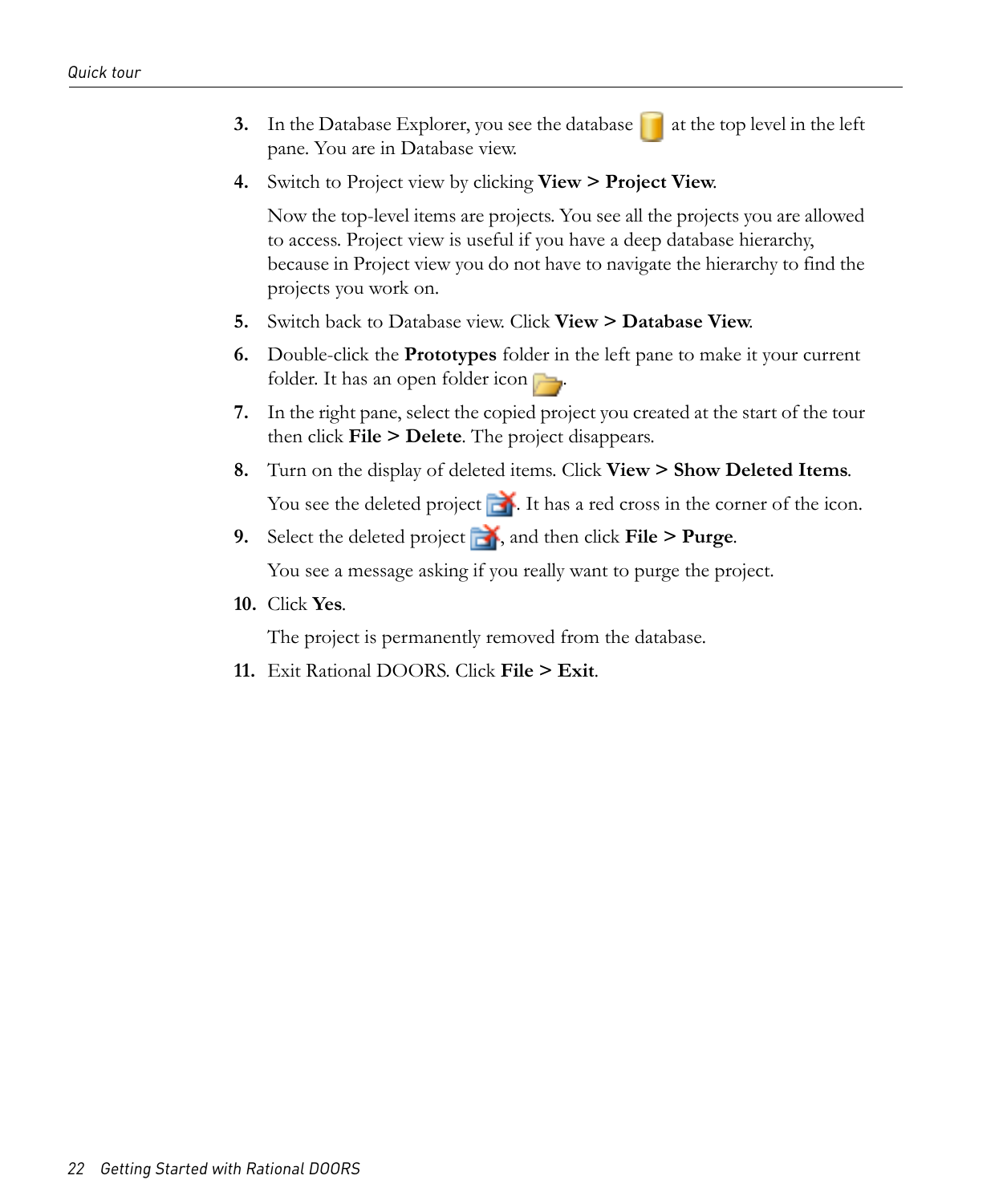# <span id="page-28-0"></span>*4 Contacting support*

This chapter contains the following topics:

- [Contacting IBM Rational Software Support](#page-28-1)
- **[Prerequisites](#page-28-2)**
- [Submitting problems](#page-29-0)
- <span id="page-28-3"></span>• [Other information](#page-31-0)

# <span id="page-28-1"></span>**Contacting IBM Rational Software Support**

If the self-help resources have not provided a resolution to your problem, you can contact IBM Rational Software Support for assistance in resolving product issues.

**Note** If you are a heritage Telelogic customer, you can go to http://support.telelogic.com/toolbar and download the IBM Rational Telelogic Software Support browser toolbar. This toolbar helps simplify the transition to the IBM Rational Telelogic product online resources. Also, a single reference site for all IBM Rational Telelogic support resources is located at

http://www.ibm.com/software/rational/support/telelogic/

# <span id="page-28-2"></span>**Prerequisites**

To submit your problem to IBM Rational Software Support, you must have an active Passport Advantage® software maintenance agreement. Passport Advantage is the IBM comprehensive software licensing and software maintenance (product upgrades and technical support) offering. You can enroll online in Passport Advantage from

http://www.ibm.com/software/lotus/passportadvantage/howtoenroll.html.

- To learn more about Passport Advantage, visit the Passport Advantage FAQs at http://www.ibm.com/software/lotus/passportadvantage/brochures\_faqs\_ quickguides.html.
- For further assistance, contact your IBM representative.

To submit your problem online (from the IBM Web site) to IBM Rational Software Support, you must additionally: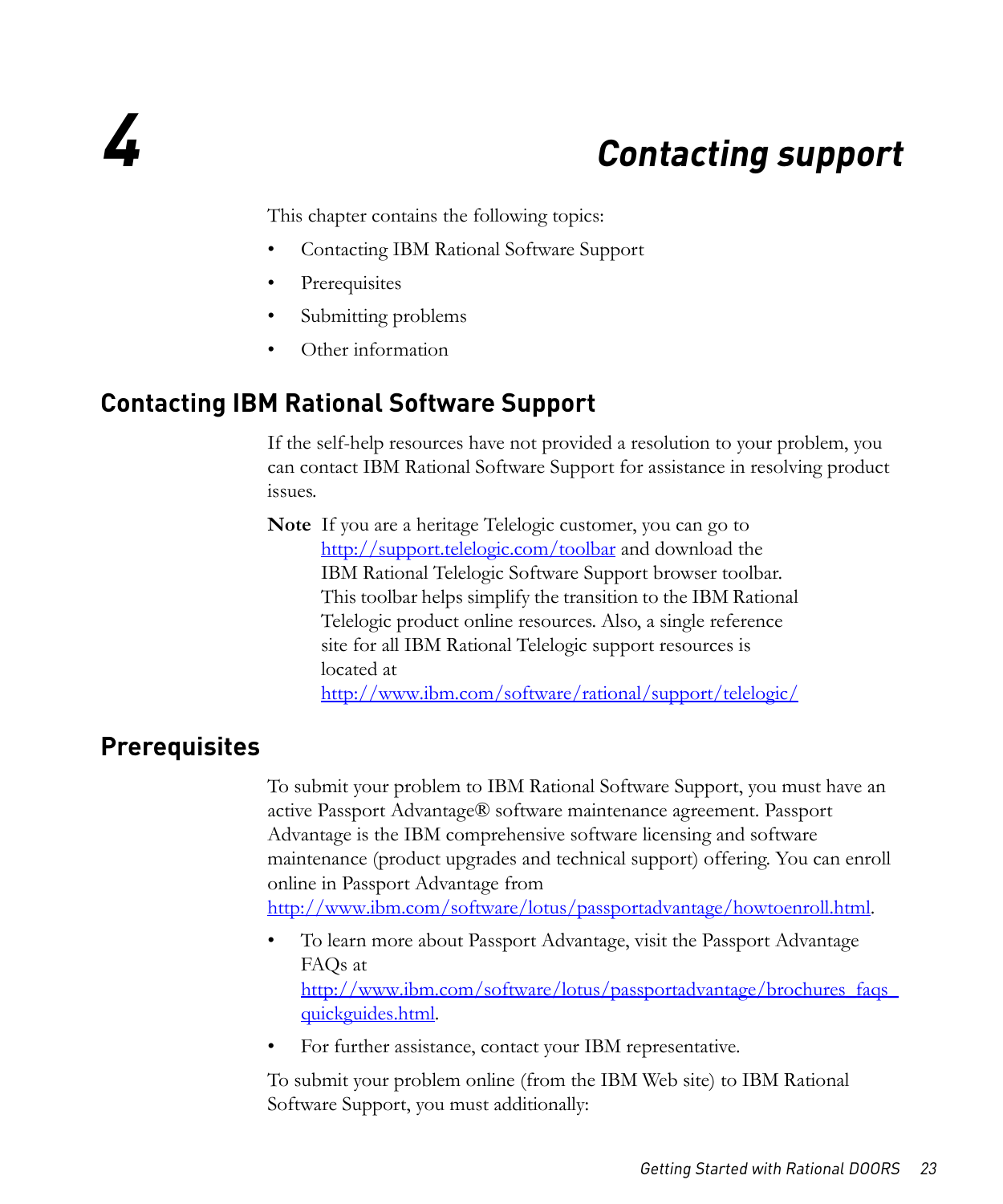- Be a registered user on the IBM Rational Software Support Web site. For details about registering, go to http://www-01.ibm.com/software/support/.
- Be listed as an authorized caller in the service request tool.

#### <span id="page-29-0"></span>**Submitting problems**

To submit your problem to IBM Rational Software Support:

**1.** Determine the business impact of your problem. When you report a problem to IBM, you are asked to supply a severity level. Therefore, you need to understand and assess the business impact of the problem that you are reporting.

Use the following table to determine the severity level.

| <b>Severity</b> | <b>Description</b>                                                                                                                                                                       |
|-----------------|------------------------------------------------------------------------------------------------------------------------------------------------------------------------------------------|
| 1               | The problem has a <i>critical</i> business impact: You are unable to<br>use the program, resulting in a critical impact on operations.<br>This condition requires an immediate solution. |
| $\mathfrak{D}$  | This problem has a <i>significant</i> business impact: The program<br>is usable, but it is severely limited.                                                                             |
| 3               | The problem has <i>some</i> business impact: The program is<br>usable, but less significant features (not critical to<br>operations) are unavailable.                                    |
|                 | The problem has <i>minimal</i> business impact: The problem<br>causes little impact on operations or a reasonable<br>circumvention to the problem was implemented.                       |

- **2.** Describe your problem and gather background information, When describing a problem to IBM, be as specific as possible. Include all relevant background information so that IBM Rational Software Support specialists can help you solve the problem efficiently. To save time, know the answers to these questions:
	- What software versions were you running when the problem occurred?

To determine the exact product name and version, use the option applicable to you: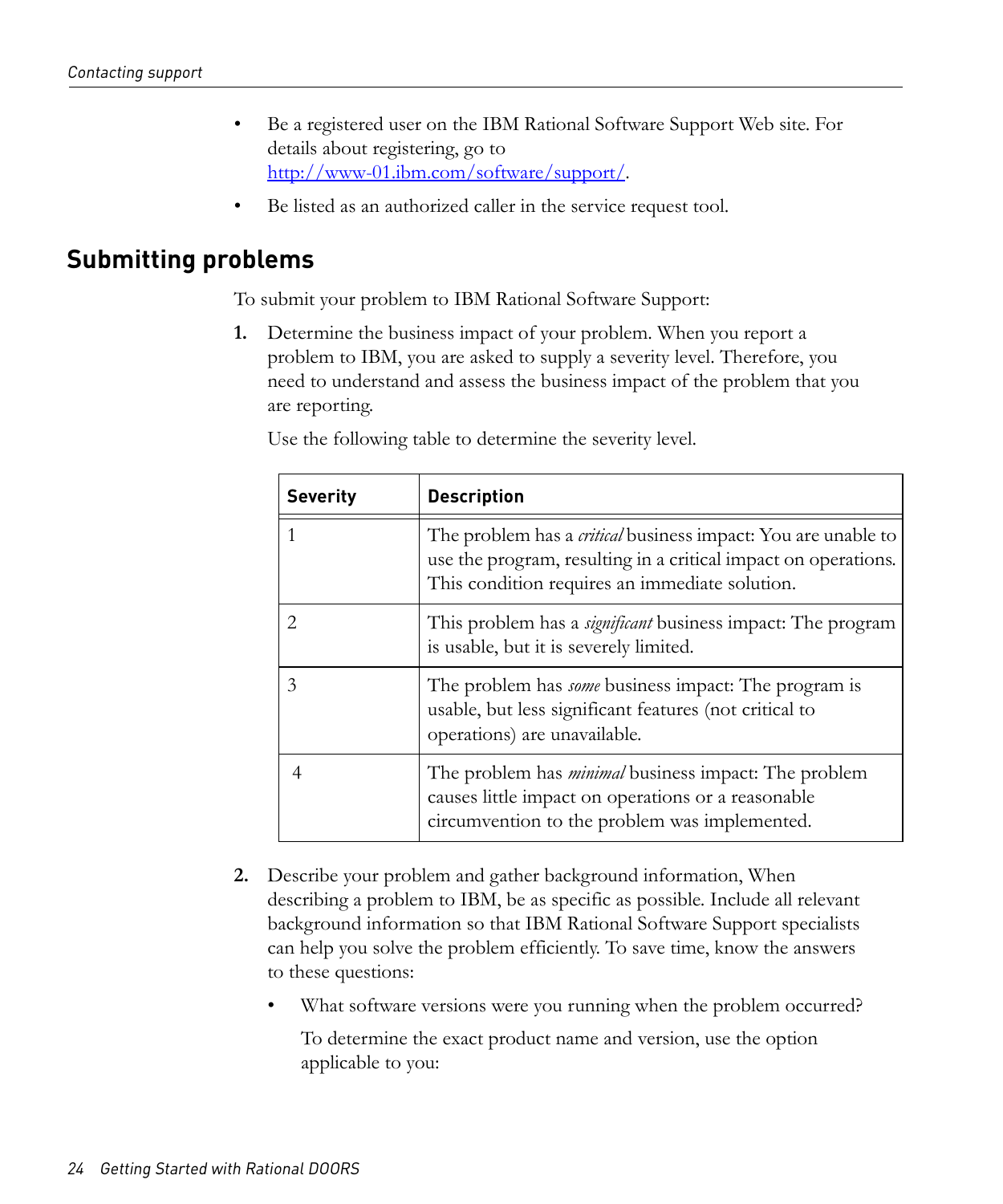- Start the IBM Installation Manager and select **File** > **View Installed Packages**. Expand a package group and select a package to see the package name and version number.
- Start your product, and click **Help** > **About** to see the offering name and version number.
- What is your operating system and version number (including any service packs or patches)?
- Do you have logs, traces, and messages that are related to the problem symptoms?
- Can you recreate the problem? If so, what steps do you perform to recreate the problem?
- Did you make any changes to the system? For example, did you make changes to the hardware, operating system, networking software, or other system components?
- Are you currently using a workaround for the problem? If so, be prepared to describe the workaround when you report the problem.
- **3.** Submit your problem to IBM Rational Software Support. You can submit your problem to IBM Rational Software Support in the following ways:
	- **Online**: Go to the IBM Rational Software Support Web site at https://www.ibm.com/software/rational/support/ and in the Rational support task navigator, click **Open Service Request.** Select the electronic problem reporting tool, and open a Problem Management Record (PMR), describing the problem accurately in your own words.

For more information about opening a service request, go to http://www.ibm.com/software/support/help.html

You can also open an online service request using the IBM Support Assistant. For more information, go to http://www-01.ibm.com/software/support/isa/faq.html.

- **By phone**: For the phone number to call in your country or region, go to the IBM directory of worldwide contacts at http://www.ibm.com/planetwide/ and click the name of your country or geographic region.
- **Through your IBM Representative:** If you cannot access IBM Rational Software Support online or by phone, contact your IBM Representative. If necessary, your IBM Representative can open a service request for you. You can find complete contact information for each country at http://www.ibm.com/planetwide/.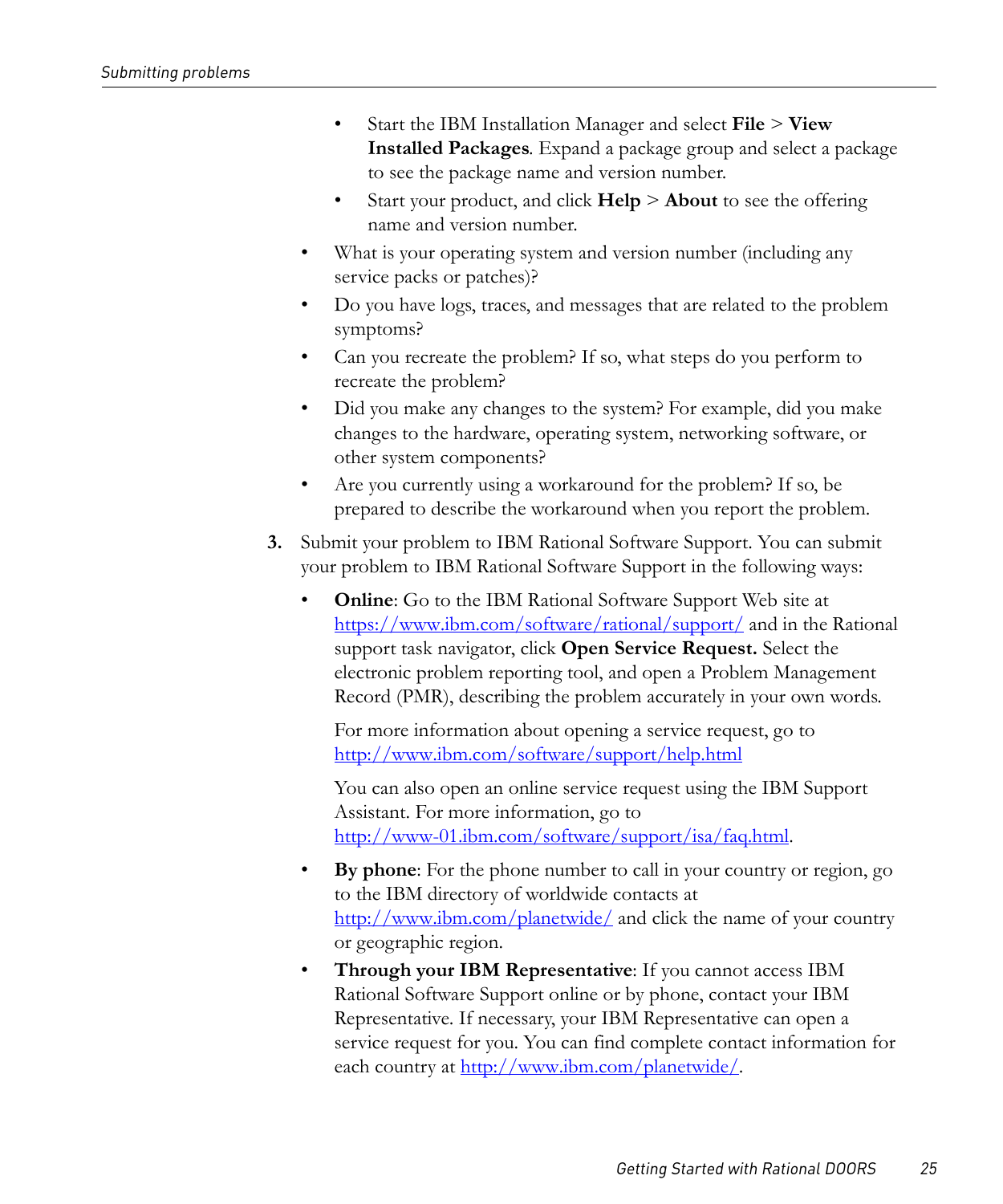If the problem you submit is for a software defect or for missing or inaccurate documentation, IBM Rational Software Support creates an Authorized Program Analysis Report (APAR). The APAR describes the problem in detail. Whenever possible, IBM Rational Software Support provides a workaround that you can implement until the APAR is resolved and a fix is delivered. IBM publishes resolved APARs on the IBM Rational Software Support Web site daily, so that other users who experience the same problem can benefit from the same resolution.

# <span id="page-31-0"></span>**Other information**

For Rational software product news, events, and other information, visit the IBM Rational Software Web site on http://www.ibm.com/software/rational/.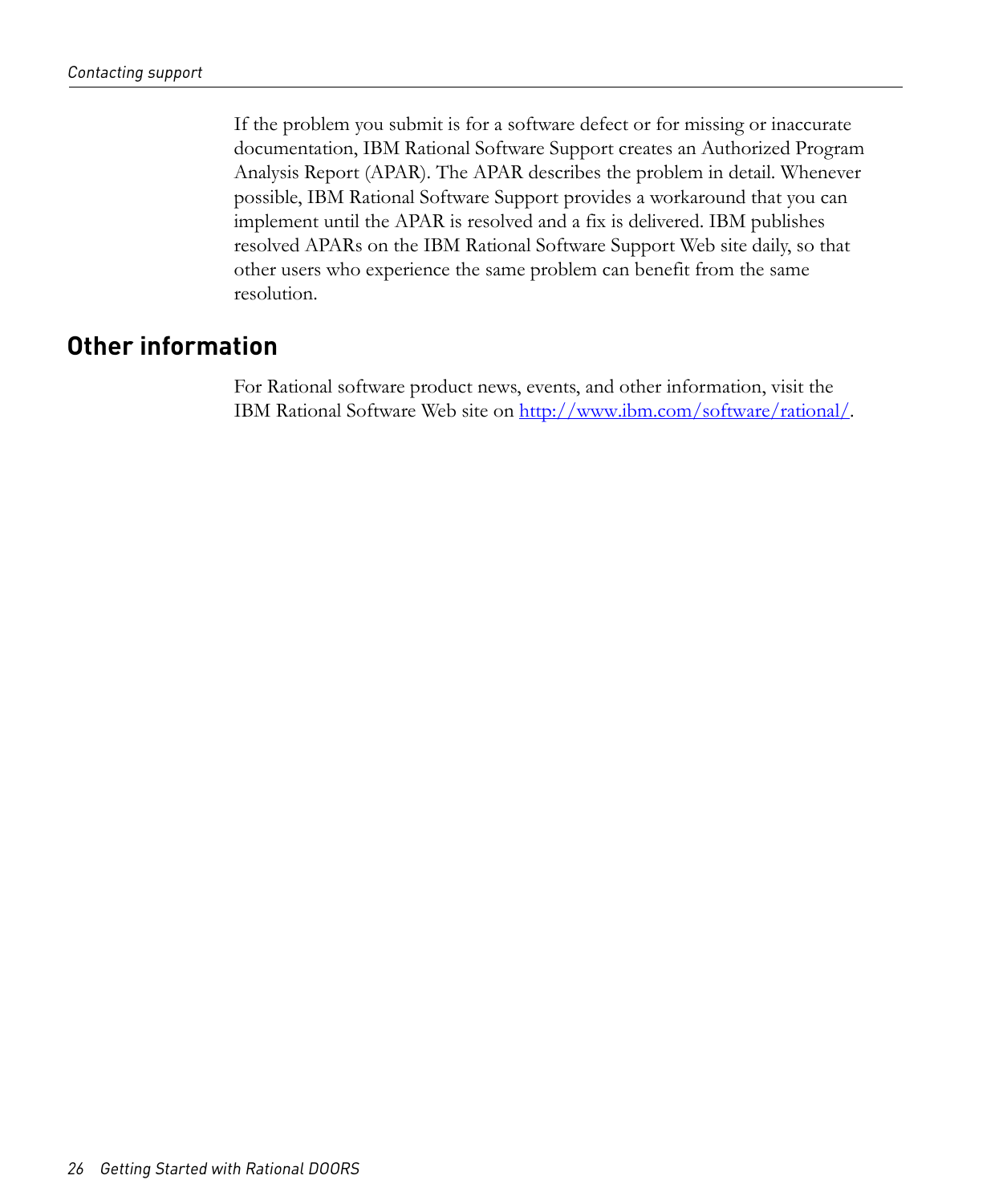#### <span id="page-32-1"></span><span id="page-32-0"></span>© Copyright IBM Corporation 1993, 2010

US Government Users Restricted Rights - Use, duplication, or disclosure restricted by GSA ADP Schedule Contract with IBM Corp.

This information was developed for products and services offered in the U.S.A. IBM may not offer the products, services, or features discussed in this document in other countries. Consult your local IBM representative for information on the products and services currently available in your area. Any reference to an IBM product, program, or service is not intended to state or imply that only that IBM product, program, or service may be used. Any functionally equivalent product, program, or service that does not infringe any IBM intellectual property right may be used instead. However, it is the user's responsibility to evaluate and verify the operation of any non-IBM product, program, or service.

IBM may have patents or pending patent applications covering subject matter described in this document. The furnishing of this document does not grant you any license to these patents. You can send written license inquiries to:

IBM Director of Licensing IBM Corporation North Castle Drive Armonk, NY 10504-1785 U.S.A.

For license inquiries regarding double-byte character set (DBCS) information, contact the IBM Intellectual Property Department in your country or send written inquiries to:

Intellectual Property Licensing Legal and Intellectual Property Law IBM Japan Ltd. 1623-14, Shimotsuruma, Yamato-sh Kanagawa 242-8502 Japan

**The following paragraph does not apply to the United Kingdom or any other country where such provisions are inconsistent with local law:** INTERNATIONAL BUSINESS MACHINES CORPORATION PROVIDES THIS PUBLICATION "AS IS" WITHOUT WARRANTY OF ANY KIND,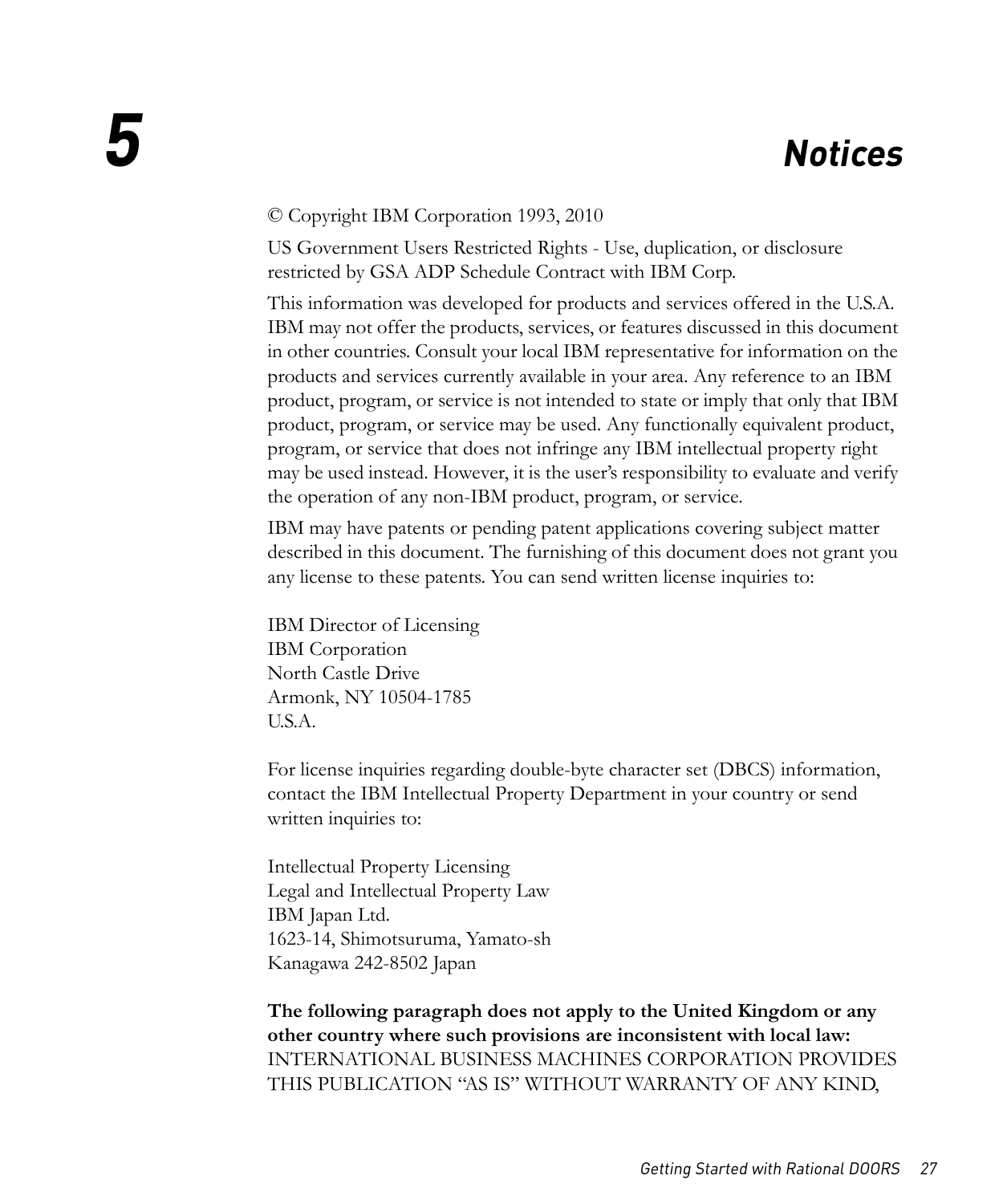#### EITHER EXPRESS OR IMPLIED, INCLUDING, BUT NOT LIMITED TO, THE IMPLIED WARRANTIES OF NON-INFRINGEMENT, MERCHANTABILITY OR FITNESS FOR A PARTICULAR PURPOSE. Some states do not allow disclaimer of express or implied warranties in certain

transactions. Therefore, this statement may not apply to you. This information could include technical inaccuracies or typographical errors. Changes are periodically made to the information herein; these changes will be incorporated in new editions of the publication. IBM may make improvements and/or changes in the product(s) and/or the program(s) described in this publication at any time without notice.

Any references in this information to non-IBM Web sites are provided for convenience only and do not in any manner serve as an endorsement of those Web sites. The materials at those Web sites are not part of the materials for this IBM product and use of those Web sites is at your own risk.

IBM may use or distribute any of the information you supply in any way it believes appropriate without incurring any obligation to you.

Licensees of this program who wish to have information about it for the purpose of enabling: (i) the exchange of information between independently created programs and other programs (including this one) and (ii) the mutual use of the information which has been exchanged, should contact:

Intellectual Property Dept. for Rational Software IBM Corporation 1 Rogers Street Cambridge, Massachusetts 02142 U.S.A.

Such information may be available, subject to appropriate terms and conditions, including in some cases, payment of a fee.

The licensed program described in this document and all licensed material available for it are provided by IBM under terms of the IBM Customer Agreement, IBM International Program License Agreement or any equivalent agreement between us.

Any performance data contained herein was determined in a controlled environment. Therefore, the results obtained in other operating environments may vary significantly. Some measurements may have been made on development-level systems and there is no guarantee that these measurements will be the same on generally available systems. Furthermore, some measurements may have been estimated through extrapolation. Actual results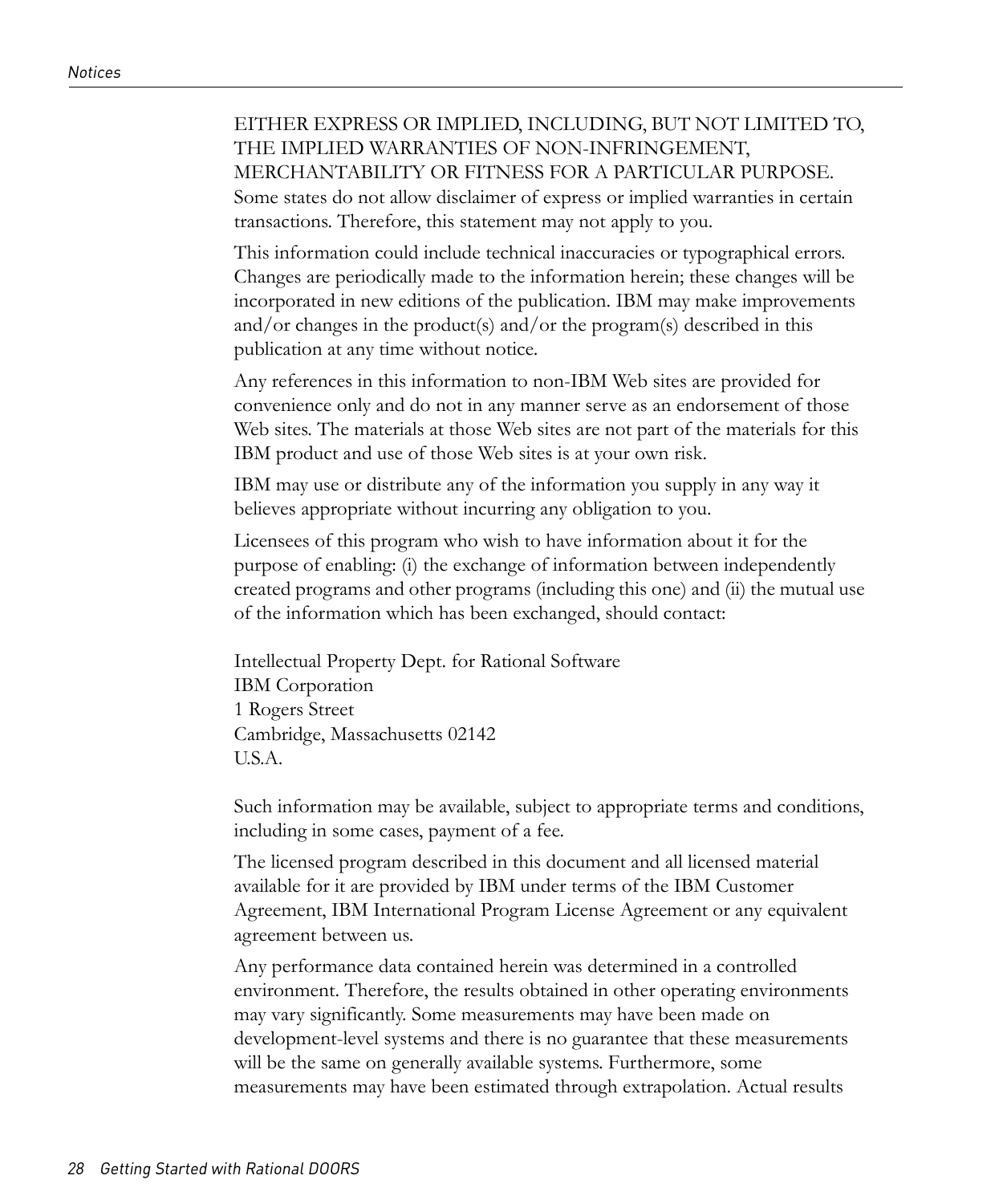may vary. Users of this document should verify the applicable data for their specific environment.

Information concerning non-IBM products was obtained from the suppliers of those products, their published announcements or other publicly available sources. IBM has not tested those products and cannot confirm the accuracy of performance, compatibility or any other claims related to non-IBM products. Questions on the capabilities of non-IBM products should be addressed to the suppliers of those products.

This information contains examples of data and reports used in daily business operations. To illustrate them as completely as possible, the examples include the names of individuals, companies, brands, and products. All of these names are fictitious and any similarity to the names and addresses used by an actual business enterprise is entirely coincidental.

If you are viewing this information softcopy, the photographs and color illustrations may not appear.

Additional legal notices are described in the legal\_information.html file that is included in your software installation.

# <span id="page-34-0"></span>**Trademarks**

IBM, the IBM logo, and ibm.com are trademarks or registered trademarks of International Business Machines Corp., registered in many jurisdictions worldwide. Other product and service names might be trademarks of IBM or other companies. A current list of IBM trademarks is available on the Web at www.ibm.com/legal/copytrade.html.

Microsoft and Windows are trademarks of Microsoft Corporation in the United States, other countries, or both.

Other company, product or service names may be trademarks or service marks of others.